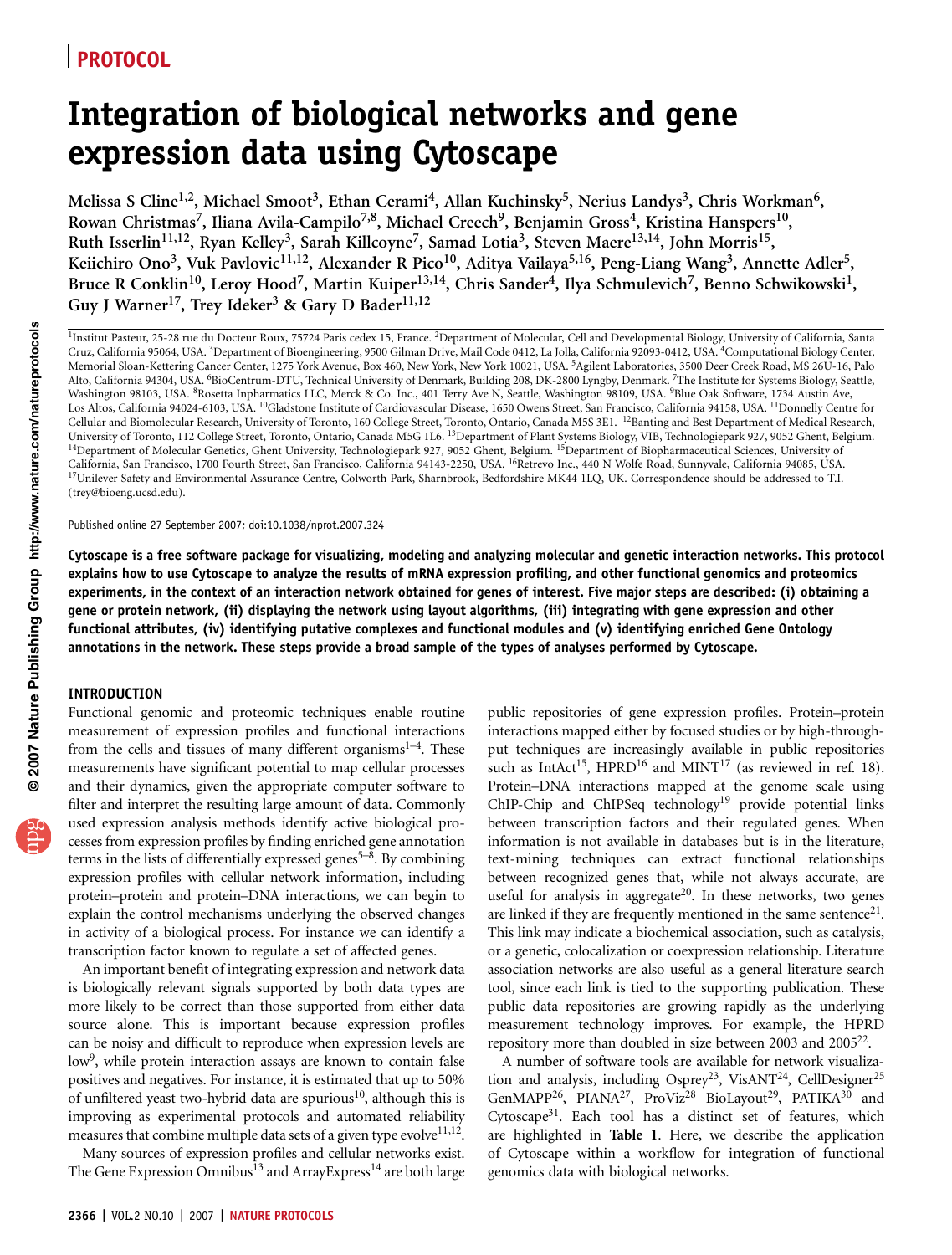| TABLE 1   Comparison of network analysis platforms. |  |  |
|-----------------------------------------------------|--|--|
|                                                     |  |  |

| <b>Feature</b>                           | CY | <b>GM</b> | VA | <b>OS</b> | <b>CD</b> | AR | ΙN | GG | PI | <b>PR</b> | BL | PA |
|------------------------------------------|----|-----------|----|-----------|-----------|----|----|----|----|-----------|----|----|
| Free for academic use                    |    |           |    |           |           |    |    |    |    |           |    |    |
| Free for commercial use                  |    |           |    |           |           |    |    |    |    |           |    |    |
| Open source                              |    |           |    |           |           |    |    |    |    |           |    |    |
| Curated pathway/network content          |    |           |    |           |           |    |    |    |    |           |    |    |
| Standard file format support             |    |           |    |           |           |    |    |    |    |           |    |    |
| User-defined networks/pathways           |    |           |    |           |           |    |    |    |    |           |    |    |
| Functionality to infer new pathways      |    |           |    |           |           |    |    |    |    |           |    |    |
| GO/pathway enrichment analysis           |    |           |    |           |           |    |    |    |    |           |    |    |
| Automated graph layout                   |    |           |    |           |           |    |    |    |    |           |    |    |
| Complex criteria for visual properties   |    |           |    |           |           |    |    |    |    |           |    |    |
| Multiple visual styles                   |    |           |    |           |           |    |    |    |    |           |    |    |
| Advanced node selection                  |    |           |    |           |           |    |    |    |    |           |    |    |
| Customizable gene/protein database       |    |           |    |           |           |    |    |    |    |           |    |    |
| Rich graphical annotation                |    |           |    |           |           |    |    |    |    |           |    |    |
| Statistical network analysis             |    |           |    |           |           |    |    |    |    |           |    |    |
| Extensible functionality: plugins or API |    |           |    |           |           |    |    |    |    |           |    |    |
| Quantitative pathway simulation          |    |           |    |           |           |    |    |    |    |           |    |    |

CY, Cytoscape<sup>31</sup>; GM, GenMAPP<sup>26</sup>; VA, VisANT<sup>24</sup>; OS, Osprey<sup>23</sup> (http://biodata.mshri.on.ca/osprey/); CD, CellDesigner<sup>25</sup>; AR, Ariadne Genomics Pathway Studio; IN, Ingenuity Pathways Analysis; GG, GeneGo; PI, PIANA (http://sbi.imim.es/piana/); PR, ProViz (http://cbi.labri.fr/eng/proviz.htm); BL, BioLayout; PA, PATIKA.

Cytoscape is freely distributed under the open-source GNU Lesser General Public License, which allows any use of the software, including feature extension by programming (http:// www.gnu.org/licenses/lgpl.html). In Cytoscape nodes representing biological entities, such as proteins or genes, are connected with edges representing pairwise interactions, such as experimentally determined protein–protein interactions (Fig. 1). Nodes and edges can have associated data attributes describing properties of the protein or interaction. A key feature of Cytoscape is its ability to set visual aspects of nodes and edges, such as shape, color and size, based on attribute values. This data-to-visual attribute mapping allows biologists to synoptically view multiple types of data in a network context. Additionally, Cytoscape allows users to extend its functionality by creating or downloading additional software

modules known as 'plugins'. These plugins provide additional functionality in areas such as network data query and download services<sup>32-35</sup>; network data integration and filtering<sup>12</sup>; attribute-directed network layout<sup>36,37</sup>; Gene Ontology (GO) enrichment analysis<sup>7</sup>; and network motif<sup>38,39</sup>, functional module<sup>40-42</sup>, protein complex<sup>43</sup> or domain

Figure 1 | The Cytoscape Desktop. The Cytoscape canvas displays network data. The toolbar (top) contains the command buttons. The name of each command button is shown when the mouse pointer hovers over it. The Control Panel (left) displays the Network tree viewer, which lists the available networks by name and size. The Network Overview Pane (lower left) shows the current network in white and the displayed portion in blue. Finally, the Data Panel (lower right) can be used to display node, edge and network attribute data. The Cytoscape Desktop shows the sample network and expression data, with nodes colored by expression values from lowest (green) to highest (red).

interaction detection<sup>44</sup>. Links to these plugins can be found at http://www.cytoscape.org. Altogether, Cytoscape and its plugins provide a powerful tool kit designed to help researchers answer specific biological questions using large amounts of cellular network and molecular profiling information.

This protocol is modular in its organization, and the five modules can be followed sequentially or as stand-alone protocols (the modular organization is shown schematically in Fig. 2). The first module, 'Obtain network data', describes methods to build networks for genes of interest by querying protein interaction databases and text-mining data sources. 'Explore network and generate layout' introduces basic aspects of Cytoscape operation, including network navigation and layout. 'Annotate with attribute and expression data' shows how to link expression profile data to

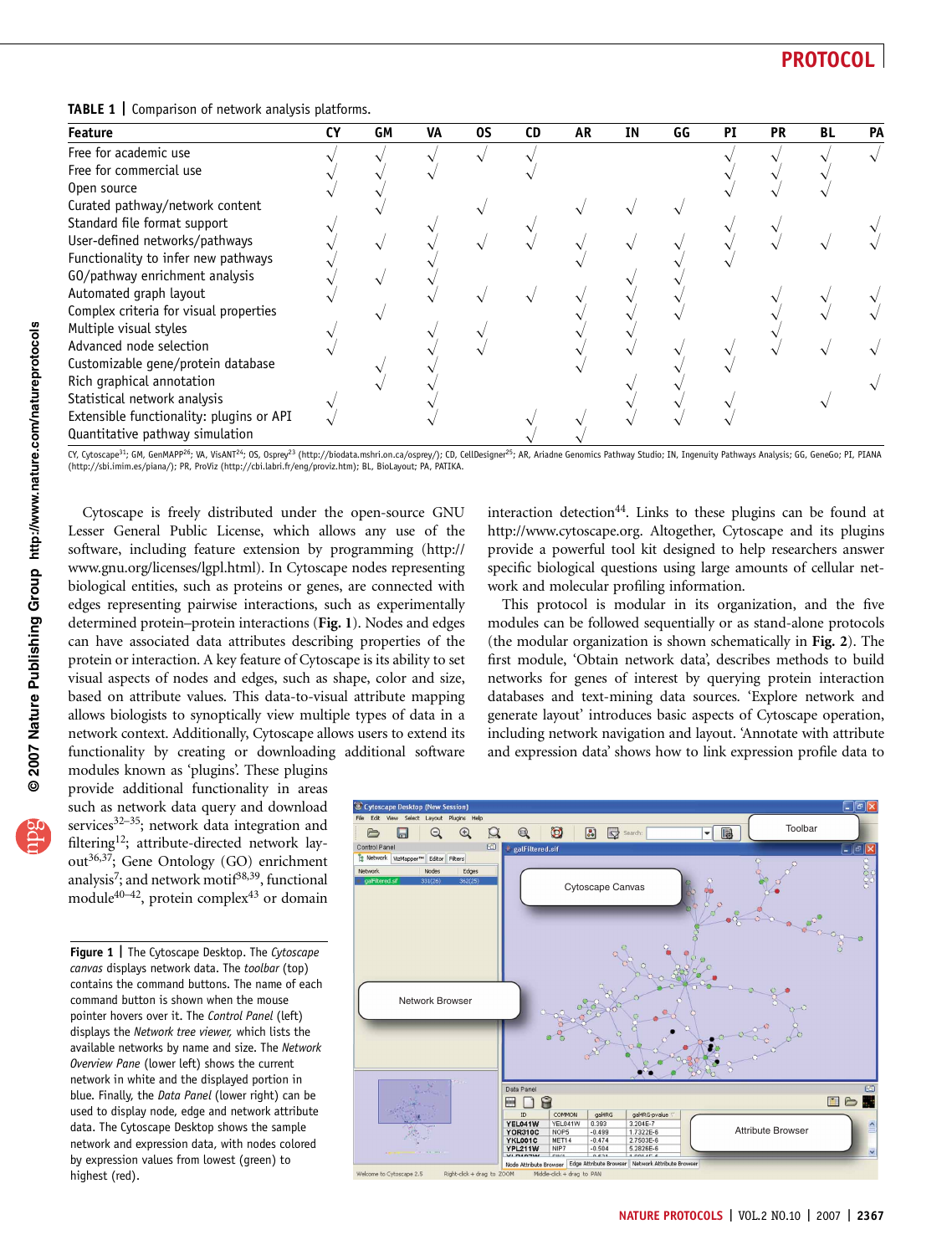the network for visualization and analysis. This module uses mRNA expression data as an example, but the steps outlined apply to any form of molecular profile such as protein levels. 'Analyze network features' explains how to perform analytical methods that identify putative functional or structural modules within the network that may, for instance, highlight protein complexes active under a profiled experimental condition. Finally, 'Detect enriched gene functions' illustrates methods to identify enriched gene functions, such as those characteristic of biological processes, in previously identified sets of interesting genes or network regions.

These analysis steps have proven useful in multiple studies, such as analyzing networks of genetic interactions<sup>45-48</sup>, gene regulatory events<sup>49,50</sup> and protein–protein interactions<sup>51,52</sup>, cellular network organization<sup>53,54</sup> and evolution<sup>55</sup> and determining pathways involved in atherosclerosis<sup>56</sup>. A sample protein network and mRNA expression profile resulting from gene knockouts that perturb galactose metabolism in S. cerevisiae<sup>57</sup> is provided to illustrate the protocol.

We now turn to each of the five modules in detail, presenting the rationale for each portion of the protocol and indicating viable alternative techniques.

#### Obtain network data

This section describes three ways to import network data into Cytoscape.

The first method is to query protein interaction databases such as  $cPath<sup>33</sup>$  with a list of genes of interest.  $cPath$  queries the IntAct<sup>15</sup> and MINT<sup>17</sup> databases. This is an appropriate method for users who are interested in assessing the connections between genes with significant experimental responses, in well-studied organisms such as S. cerevisiae or Homo sapiens. Cytoscape users can interrogate additional protein interaction databases via MiMi<sup>34</sup> or BioNetBuilder<sup>32</sup>, plugins that are similar in application to cPath. In each of these cases, following the steps in this workflow section yields a network that contains known and putative functional associations between the genes of interest.

The second method is to build a text-mining association network using the Agilent Literature Search plugin<sup>21</sup>. This method is most appropriate for those who are working in organisms that are not well represented in protein interaction databases, or want to restrict the network to associations observed only in specific contexts. For Literature Search the user builds a set of queries by entering terms, such as gene names, and contexts, such as an organism or disease name. The query set is submitted to selected search engines, for example PubMed or OMIM. The resulting documents are fetched, parsed into sentences, and analyzed for known interaction terms, like 'binding' or 'activate'. Agilent Literature Search uses a lexicon set for defining gene names (concepts) and aliases, drawn from Entrez Gene, and interaction terms (verbs) of interest. An association is extracted for every sentence containing at least two concepts and one verb. Associations are then converted into interactions with corresponding sentences and source hyperlinks, and added to a Cytoscape network. Interaction network and text-mining association network data are complementary: protein interaction databases contain experimentally determined interactions; whereas textmining association networks contain more general association



**Figure 2** | Outline of the protocol. The steps in red are included in this protocol, while analyses listed in black represent useful alternatives that achieve related goals. Dotted lines represent steps that can be done in any order, while solid lines represent steps that must be done in sequence. Expression data are not required for finding putative complexes (with MCODE) or for network motifs (with NetMatch or Metabolica), but can aid in interpreting the results by suggesting system dynamics.

types and offer an alternative network source where interaction data are limited.

The third method described for importing network data in to Cytoscape is to import a network file, such as a SIF (Simple Interaction Format) file. The SIF file format is detailed in Box 1. These files are straightforward for a user to create with a standard text editor. SIF file import is the most appropriate method for users who want to focus their analysis on network data identified in advance, such as those who are interested in the impact of the experimental conditions on sets of specific interactions or pathways.

In addition to the import methods described in this protocol, Cytoscape users can also import pathways from repositories such as KEGG58, Reactome59 via the PSI-MI, BioPAX, or SBML data exchange formats (as reviewed in ref. 60), although such pathway data contain non-pairwise interactions between molecules. For instance, there is a single interaction between multiple substrates and products in a biochemical reaction, which must be mapped to pairwise interactions in Cytoscape.

After importing interaction data, the user may optionally filter the resulting network to reduce the network size by selecting just the types of network information of interest. For instance, the CABIN plugin<sup>12</sup> enables the user to merge network data from multiple experimental sources and select the interactions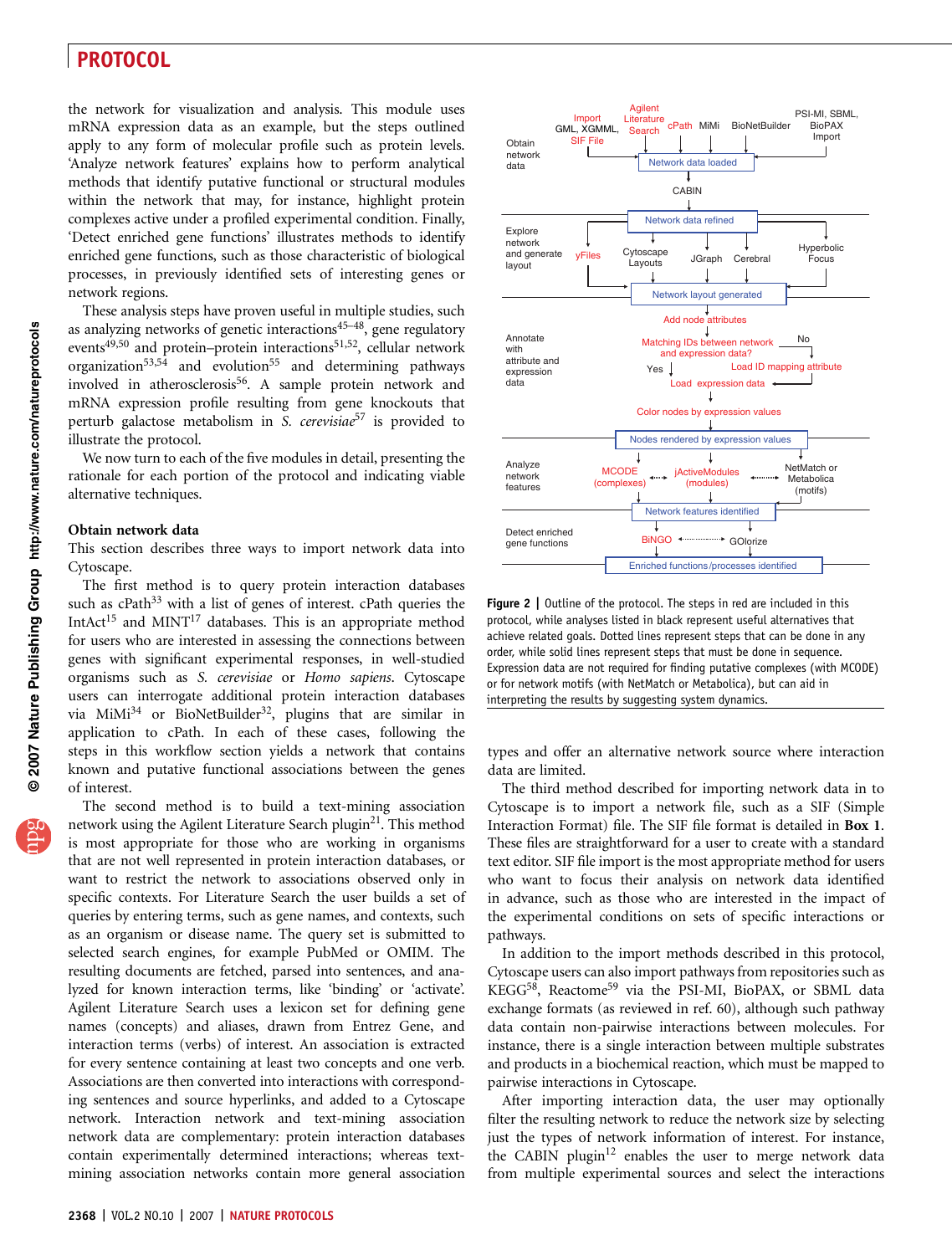## BOX 1 | CYTOSCAPE INPUT AND OUTPUT FILE FORMATS

Cytoscape can import and export data in a variety of formats, from simple delimited text formats to XML and other sophisticated formats for sharing data with other programs. This box provides a brief overview of these formats. For complete information, please refer to the Cytoscape manual at http://www.cytoscape.org/.

#### Network import and export

The standard file that Cytoscape opens and saves is the Cytoscape Session File (.cys). This file stores all information in your current session including multiple network layouts, attribute values and setting information. Cytoscape can also import network data in the following formats: Simple Interaction File (SIF or .sif)

- Cytoscape Node and Edge Attribute File Format (.noa and .eda)
- Graph Markup Language (GML or .gml)
- eXtensible Graph Markup Language (XGMML or .xgmml)
- Systems Biology Markup Language (SBML)
- Biological PAthways eXchange (BioPAX)
- Proteomics Standards Initiative Molecular Interaction (PSI-MI) Level 1 and 2.5
- Delimited Text Table
- Excel Workbook (.xls)
- For network export, Cytoscape can output SIF, GML, XGMML and PSI-MI formats. Users may also create an image file of their network data via File
- $\rightarrow$  Export  $\rightarrow$  Network view as graphics. This feature includes many standard image formats, including JPEG, PNG and PDF.

#### SIF

The SIF format is a straightforward format to allow users to define network data with a text editor. Each line of the file contains three or more tokens. The first token is the source node. The second token is the interaction type. This token is an arbitrary text string that describes the interaction between the two nodes. The third token, and all subsequent tokens on the same line, specify the target nodes. A sample file might look like this:

> nodeA interactionType1 nodeB nodeA interactionType2 nodeC NodeF

In this network nodeA has an edge to nodeB labeled interactionType1; nodeA has an edge to nodeC labeled interactionType2; nodeF is defined but has no edges. In practice the nodes will be the names of proteins or genes in the network, and the labels given to the interaction type will be some tag that defines that relationship, such as 'protein-protein','degrades' or 'phosphorylates'. Because of its basic text format, a SIF file is easily created either manually by a user (e.g., in Excel) or programmatically by a text-processing script. The Supplementary Data contain a sample SIF file, galFiltered.sif (Supplementary Data 2).

#### Other network file formats

The GML format stores information on the network connectivity (like SIF) but also preserves the visual layout and appearance of the network in the Cytoscape view. The XGMML format is the XML extension of the GML format and is generally preferable to GML. These formats are not amenable to human editing. However, once a network is loaded into Cytoscape from a (human-edited) SIF file, the attributes and visual style settings can be modified using the GUI interface. Then the network can be stored along with its visual properties and data attributes using the GML or XGMML format. Cytoscape can also read files in the SBML, BioPAX, and PSI-MI data exchange formats, allowing the use of networks created in other programs.

#### Attribute file formats

Data attributes on nodes and edges can be imported from delimited text files or Excel spreadsheets via Cytoscape's Table Import functionality. Text files are given the filename suffix .noa for Node Attribute and .eda for Edge Attribute. For a node attribute, a sample .noa file might appear like this:

| AttributeName    |  |  |  |  |  |  |  |
|------------------|--|--|--|--|--|--|--|
| $nodeA = value1$ |  |  |  |  |  |  |  |
| $nodeB = value2$ |  |  |  |  |  |  |  |
| $nodeC = value1$ |  |  |  |  |  |  |  |

The first line is the name of the attribute, for example,'SubcellularLocation'. Each subsequent line contains the name of the node, an equal to sign and the node's attribute value. Attribute values can be numeric or textual such as '4.12' or 'nucleus'. An edge attribute file (.eda) is formatted similarly, where the edge name is specified by the source node, the interaction value in parentheses and the target node. For example:

> AttributeName nodeA (interactionType) nodeB =  $0.56$ nodeB (interactionType) nodeC  $= 0.918$ nodeB (interactionType) nodeA  $= 0.3412$

Each attribute is stored in a separate file.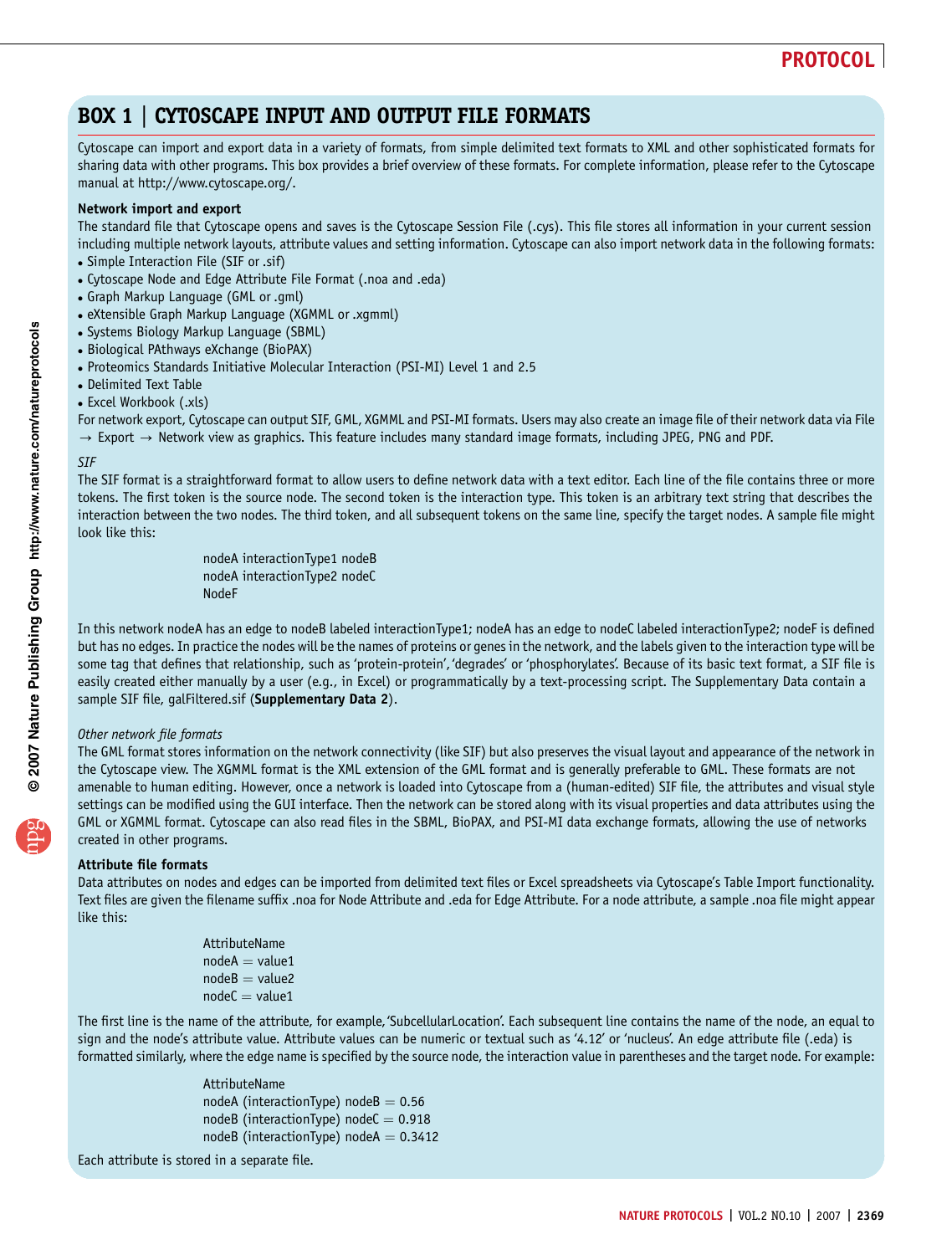## BOX 1 | CONTINUED

#### Expression data file format

Cytoscape reads expression data from tab-delimited text files that can be exported from a spreadsheet program or created by the user in a text editor. These files must be renamed to have the extension either '.mrna' or '.pvals' to be recognized by Cytoscape. The choice of extension does not matter between these two. The data are organized as a matrix, with each row representing the expression results for one gene/protein in the network (Fig. 3). The first row provides column labels. The first column holds the gene/protein identifier, while the second column contains arbitrary text, such as a descriptive annotation. The subsequent columns contain expression data: one experiment per column, with the experiment names provided in the first row. If the expression data consist of one measure per gene per experiment, then there is one column per experiment. If the data also contain P-values or other significance measures, as generated by expression analysis packages such as RMA<sup>73</sup>, then each experiment is represented with two columns: the first is assumed to contain the expression measure, the second contains the significance measure, and the two columns must have exactly the same label:

| Gene  | Label  | Experiment1 | Experiment2 | Experiment1 | Experiment2           |
|-------|--------|-------------|-------------|-------------|-----------------------|
| geneA | labelA | valueA 1    | valueA 2    | pvalueA 1   | pvalueA 2             |
| qeneB | labelB | valueB 1    | valueB 2    | pvalueB 1   | pyalue <sub>B</sub> 2 |
| geneC | labelC | valueC 1    | valueC 2    | pvalueC 1   | pvalueC 2             |

GeneA identifies a gene, labelA provides a descriptive name, valueA\_1 contains its expression level as measured in Experiment1, valueA\_2 contains its expression level as measured in Experiment2, and pvalueA\_1 and pvalueA\_2 contain P-values (or other measures of significance of differential expression) for Experiment1 and Experiment2, respectively. The P-value columns are optional for most Cytoscape functionality. However, to identify active modules with the jActiveModules plugin, the expression data must contain P-values of significance ranging between 0 (most significant) and 1 (least significant). The Supplementary Data contain a sample expression data file, galExpData.pvals (Supplementary Data 1). Figure 3 illustrates the first lines of this file.

observed multiple times, which are likely more reliable than those observed once.

#### Explore network and generate layout

This section introduces the user to basic aspects of Cytoscape operation, including network navigation and layout. Apart from basic operation, basic filter features are available to identify genes as important by virtue of their high number of connections in the network<sup>61</sup>. Essential genes are also associated with nodes, which occupy central positions in large interaction networks, particularly those frequently found to connect other nodes together<sup>62</sup>. This section uses the yFiles layout algorithm, although many other layout algorithms exist, some of which support more specialized operations.

#### Annotate with attribute and expression data

Expression profiles can provide powerful insights into cellular state and dynamics when integrated with network data. For example, if two nodes consistently show similar changes in expression levels, or they consistently show changes in opposite directions, then one gene might regulate the production of the other. Also, a group of connected nodes characterized by large fold changes may represent a signal-transduction cascade or protein complex that is repressed or induced under the experimental condition<sup>63</sup>. This section shows how to apply mRNA expression data to a network as an example, but the steps outlined apply to any form of molecular profile data.

#### Analyze network features

This section explains how to run analysis methods that identify putative functional or structural modules within the network that may highlight protein complexes active under a profiled experimental condition as complex topologies of interaction networks make this difficult to do by eye. The jActiveModules plugin<sup>42</sup> automates this analysis and identifies connected sections of the network in which the nodes have significant P-values. This indicates a group of nodes that may be coregulated, suggesting a module whose activity is influenced by the experimental context of the expression data. A complex is a module in which the macromolecules involved form a structure to execute some function called a molecular machine. Densely connected regions in protein interaction networks tend to correspond to protein complexes. The MCODE plugin<sup>43</sup> identifies putative complexes by finding regions of significant local density. At this stage, the user could also identify over-represented network motifs with the Metabolica or NetMatch plugins<sup>39</sup>, although these alternatives are not covered here.

#### Detect enriched gene functions

The function of interesting gene sets or network regions can be summarized by finding significantly enriched functional annotation terms. This may be used to support module or complex predictions. This section outlines steps required to identify enriched GO processes with the BiNGO plugin<sup>7</sup>. Users can optionally use the GOlorize plugin<sup>36</sup> to refine the network layout according to selected GO classes.

Cytoscape can be used in many additional visualization and analysis workflows, including published protocols on the reverse engineering of regulatory<sup>64</sup> and metabolic<sup>65</sup> networks, and can be extended using Java programming to implement new features and analysis methods. Over 40 excellent plugins contributed by many software development groups provide examples. While these topics are not covered here, Cytoscape has a community of software developers and users who can answer questions about potential new Cytoscape uses, as detailed at http://www. cytoscape.org.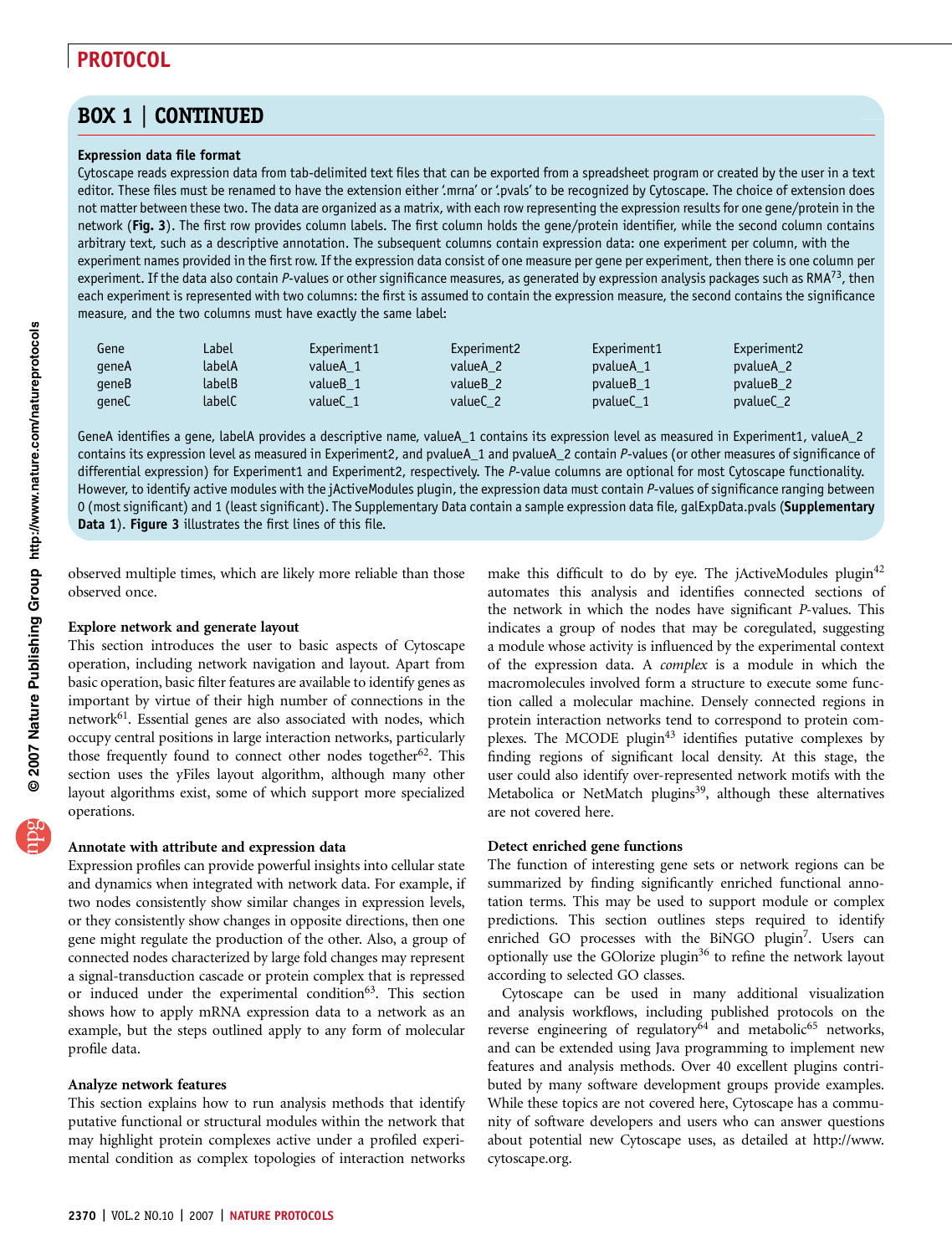| <b>MATERIALS</b>                                   | <b>GENE</b>    | <b>COMMON</b>    | gal1RG   | gal4RG   | gal80R   | gal1RG   | gal4RG   | qal80R   |
|----------------------------------------------------|----------------|------------------|----------|----------|----------|----------|----------|----------|
| <b>EQUIPMENT</b>                                   | YHR051W        | COX <sub>6</sub> | $-0.034$ | 0.111    | $-0.304$ | 3.76E-01 | 1.56E-02 | 7.91E-06 |
| • Internet access                                  | <b>YHR124W</b> | NDT80            | $-0.09$  | 0.007    | $-0.348$ | 2.71E-01 | 9.64E-01 | 3.45E-01 |
| <b>EQUIPMENT SETUP</b>                             | <b>YKL181W</b> | PRS <sub>1</sub> | $-0.167$ | $-0.233$ | 0.112    | 6.27E-03 | 7.89E-04 | 1.44E-01 |
|                                                    | <b>YGR072W</b> | UPF3             | 0.245    | $-0.471$ | 0.787    | 4.10E-04 | 7.52E-04 | 1.37E-05 |
| <b>Hardware requirements</b><br>Cytoscape hardware | YHL020C        | OPI <sub>1</sub> | 0.174    | $-0.015$ | 0.151    | 1.40E-04 | 7.19E-01 | 1.54E-02 |
| requirements depend on the size of the networks to | <b>YGR145W</b> | <b>YGR145W</b>   | 0.387    | $-0.577$ | $-0.088$ | 5.38E-03 | 8.27E-03 | 7.64E-01 |

multiple experiments.

be imported and analyzed. For networks up to 5,000 edges, we recommend a 1 GHz CPU or higher, a high-end graphics card, 60 MB of available hard disk space, at least 512 MB of free physical RAM and a minimum screen resolution of  $1,024 \times 768$ . At least

1 GB of RAM is required for larger networks.

Java 2 platform Standard Edition, version 5.0 or higher (http://java.sun.com/ javase/downloads/index.jsp), which includes Java Web Start (http://java.sun.com/ products/javawebstart/).

A three-button mouse This is recommended (but not required) for Mac users as an aid in network navigation.

Data files This protocol begins with an expression data set to be analyzed. While Cytoscape has direct links to several previously published expression data sets via the Internet, loading new data into

Cytoscape requires assembling a tab-delimited file as detailed in Box 1. A sample expression file is made available in Supplementary Data 1 (galExpData.pvals; see Fig. 3). In addition to expression data, several additional data files are available for readers wishing to follow this protocol as a tutorial:

.galFiltered.sif contains a protein–protein and protein–DNA interaction network pertaining to the galactose-utilization pathway in yeast, as previously published<sup>57</sup>. This file illustrates the SIF, which offers a

straightforward means to import networks into Cytoscape as text. Because this is a yeast data set, genes/proteins are identified by their systematic Open

Figure 3 | Sample expression input file, showing genes and associated columns of expression data for

Reading Frame locus tags. .galGeneNames.csv provides common gene names corresponding to the Open Reading Frame gene names in galFiltered.sif. This file also provides an example of how Cytoscape can import attribute data from delimited text files.

.SampleData.cys is a Cytoscape session file containing the network data from galFiltered.sif along with a second network constructed for the same genes using the Agilent Literature Search plug-in to query literature associations, as described below.

Cytoscape For simplest operation of this protocol, Cytoscape can be executed over the web via Java Web Start by navigating to http://www.cytoscape.org/ nature.protocols/ and clicking on the web start link. See http://java.sun.com/ products/javawebstart/ for more information on running Java Web Start applications. Alternatively, Cytoscape can be installed on a local computer by following the steps in Box 2.

### **PROCEDURE**

#### Obtain network data

1| Start Cytoscape. For webstart users, go to http://www.cytoscape.org/nature.protocols/ and click on the indicated link to launch Cytoscape. This will automatically download Cytoscape to the local computer and start it. For users with Cytoscape

already installed locally, navigate to the Cytoscape home directory and execute cytoscape.bat (Windows users) or cytoscape.sh (Linux and Mac OS X users).

2| After Cytoscape has started, you should see a Cytoscape Desktop window, as shown in Figure 1. (a) The main Cytoscape canvas displays network data and is initially blank. (b) The toolbar, at the top of the Cytoscape desktop, contains the command buttons. A description of each command button is shown when the mouse pointer hovers over it. (c) The Control Panel, at the left, displays the Network tree viewer. This lists the available networks by name and number of nodes and edges. (d) The Network Overview Pane, at the lower left, shows the current network in white with the displayed portion overlaid in blue. (e) The Data Panel, at the lower right, can be used to display node, edge and network attribute data.

3 Identify a list of genes of interest. Typically, these will be genes with a pronounced response to your experimental conditions of interest. This protocol describes three options for importing network data related to these genes into Cytoscape: querying interaction databases (option A), building an association network through text mining (option B) and loading your own network data from a text file (option C). Continue with one or more of these steps based on which is most appropriate for your use case. Users wishing to follow this protocol as a tutorial should download the Supplementary Data 2 file (galFiltered.sif) and continue with Step 6. The steps in this protocol are most effective with a network of at least

### BOX 2 | CYTOSCAPE INSTALLATION

1. Go to http://www.cytoscape.org/, click on the Download Cytoscape link (fill out the form) and accept the terms of the LGPL license.

2. Download the platform-specific installation bundle for your operating system. After downloading, execute the installation bundle to install Cytoscape on the local computer. As you do so, make careful note of the directory in which Cytoscape is installed: the Cytoscape home directory.

3. Launch Cytoscape by navigating to the Cytoscape home directory and executing cytoscape.bat (under Microsoft Windows) or Cytoscape.sh (under Max OS X and Linux).

#### Install the plugins required for this protocol

4. Go to the Plugins menu and then Manage Plugins to activate the Manage Plugins window. Click on Available for Install.

5. Expand Network Inference Plugins, click on Agilent Literature Search 2.52 (or later) and click the Install button. This will bring up the Plugin License Agreement window. Click Accept and then Finish.

6. Repeat with BiNGO 2.0 (or later) under Functional Enrichment, and jActiveModules 2.2 (or later) and MCODE 1.2 (or later) under Analysis. Installing BiNGO may take several minutes; this behavior is normal owing to the large GO database, which is included in the package.

7. Close the Manage Plugins window. Return to the Plugins menu to verify that the four plugins are now listed. After installing the plugins once, they will remain installed for subsequent executions of Cytoscape.

For more information, refer to the Cytoscape manual by navigating to http://www.cytoscape.org and following the link to the manual.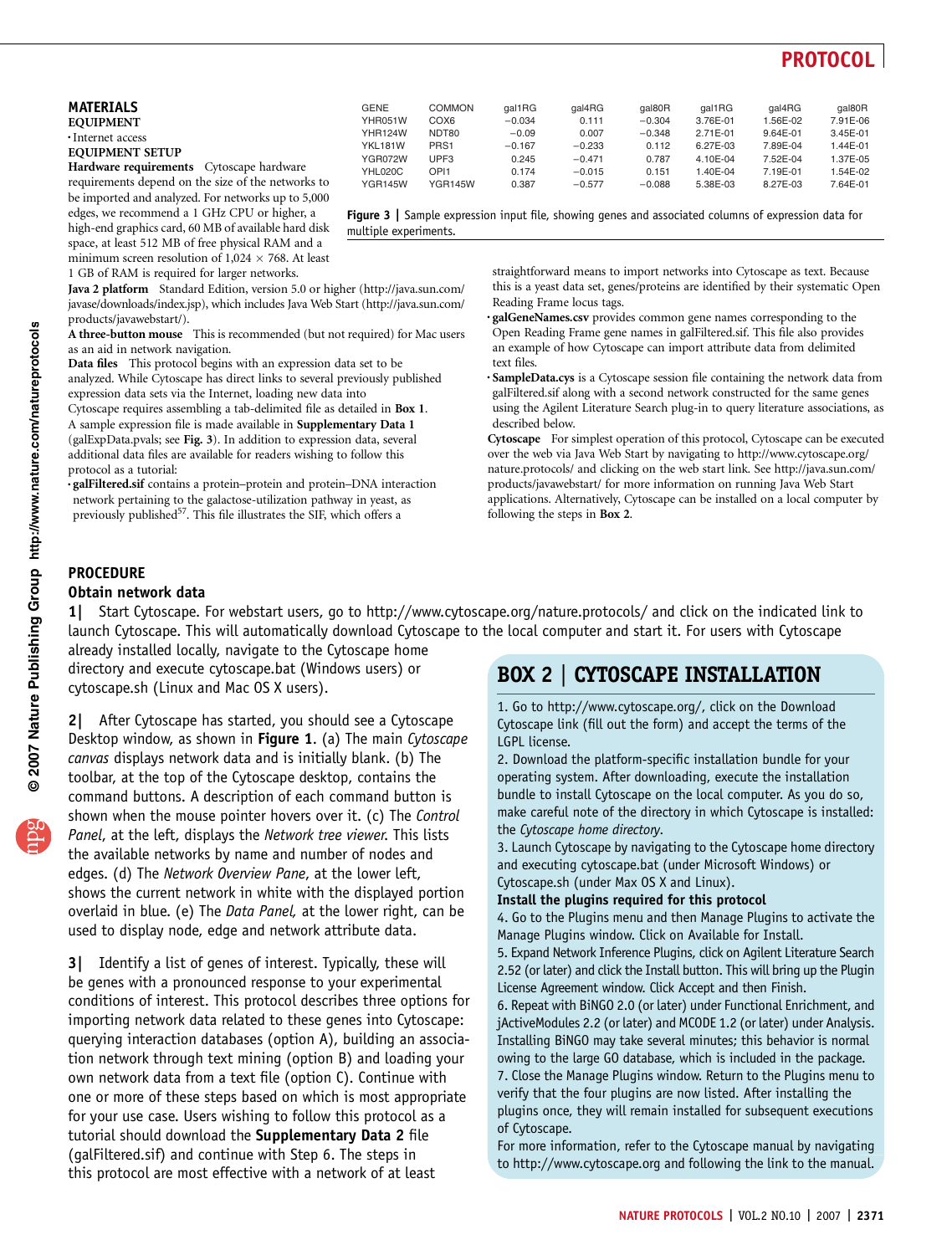250 interactions. To obtain such a network, start with a set of at least 25 genes and add more genes or import more interactions as needed to obtain a network of the desired size.

### (A) Obtain protein interaction data with cPath

- (i) cPath<sup>33</sup> enables users to retrieve protein interactions from multiple repositories, including IntAct<sup>15</sup> and MINT<sup>17</sup>. Invoke cPath by selecting the File menu, then New  $\rightarrow$  Network  $\rightarrow$  Construct network using cPath...
- (ii) Enter the names of one or more genes of interest in the input box at the upper left of the cPath Plugin dialog box (e.g., Supplementary Data 3).

▲ CRITICAL STEP New users who are becoming familiar with this functionality may wish to enter just one gene name at a time, whereas experienced users may wish to enter a list of genes, such as the contents of the Supplementary Data 3 file (sample.input.genes.txt).

- (iii) Select the desired species in the species pull-down menu, which is set to All Organisms by default. For the gene list in sample.input.genes.txt, select Saccharomyces cerevisiae.
- (iv) The maximum number of records is set to Limit to 10 by default. Change this to Limit to 500. While the default setting is useful for exploratory queries with a single gene of interest, one must typically retrieve a larger number of records to achieve connectivity between a set of genes of interest. Many database records contain more than one interaction of a protein, so the number of interactions retrieved may be greater than the limit. To obtain all interactions for this gene set, select No Limit, remembering that a higher limit will take a longer time to download.
- (v) Click the Search button. Shortly, the Cytoscape canvas will show a protein interaction network with proteins (nodes) arranged in a grid, connected by retrieved interactions (edges). By default, Cytoscape displays networks with 10,000 or fewer nodes; for larger networks, the user may request a view by performing a Right-Click on the network label in the Network tree viewer and selecting Create View from the pop-up menu.
- (vi) Notice the entry for your network in the Network tree viewer, and notice the number of nodes and edges.

### (B) Generate an association network

- (i) Under the Plugins menu, select Agilent Literature Search.
	- $\triangle$  CRITICAL STEP The first time this plugin is executed, the user will be asked to accept a license agreement. Next, the Agilent Literature Search window should appear.
- (ii) In the Terms panel at the upper left of this window, enter the names of up to 100 genes or proteins from your list of genes of interest.

■ CRITICAL STEP For best results, use standard HUGO gene symbols<sup>66</sup> for human searches or other appropriate official gene symbols. The search will take at least 3 s per gene, to comply with PubMed limits on usage, so we recommend starting with a shorter list (ten or fewer genes) for exploratory work. Notice that the Query Editor panel echoes the gene list. Each line shown in this panel represents one query that will be sent to PubMed.

- (iii) Under Extraction Controls, go to the Concept Lexicon pull-down menu and select your species. For the sample data, select Saccharomyces cerevisiae. Leave the Interaction Lexicon set at limited; this specifies that the sentences chosen for text extraction are more likely to be related to interactions, and this is the recommended setting except for cases where the literature is sparse.
- (iv) Increase the number of publications retrieved per query by adjusting the value in the Max Engine Matches: field. Up to 1,000 queries may be issued in total, to comply with PubMed limits on usage. For the sample data, Max Engine Matches can be increased to 50. In general, requesting more publications per search term is more effective than including more search terms.
- (v) Click on the Use Aliases button. Notice that the queries in the Query Editor panel change to search for common aliases of specified gene or protein names, as well as searching for the specified name.
- (vi) Refine your search by going to the Context panel and entering additional descriptors, such as tissue type or disease, and clicking the Use Context button. For the sample data, enter the descriptor 'galactose'. If a descriptor is more than one word, enclose it in quotes (e.g.,'transcriptional regulation'). Notice that the Query Editor shows each of your search terms connected with your context term with an AND (e.g.,'((ylr044c OR pdc1)) AND galactose'). This will limit the PubMed search to publications relating to both the search terms and the context term.
- (vii) Click on the forward arrow to begin the search. When the search has completed, the Query Matches panel will show a list of articles containing the search terms in their abstracts. The Cytoscape desktop will display a new network in which each node represents a gene or protein and each edge represents an association found in the text of the selected articles. These associations are extracted through sentences characterized by two or more gene names and an interaction-related verb such as 'degrade','inhibit' or 'methylate'.
- (viii) Examine the list of articles shown in the Query Matches panel. Remove articles as desired by right-clicking on the link and selecting Delete Match. This will delete the article from the list, along with the corresponding nodes and edges from the network, if they are not supported by any other article.
- (ix) The Show Sentences feature enables the user to view literature references. To do this (i) select one or more node or edge in the network by clicking on them with the mouse and (ii) on the Select menu, select the Evidence from Literature  $\rightarrow$ Show Sentences from the Literature.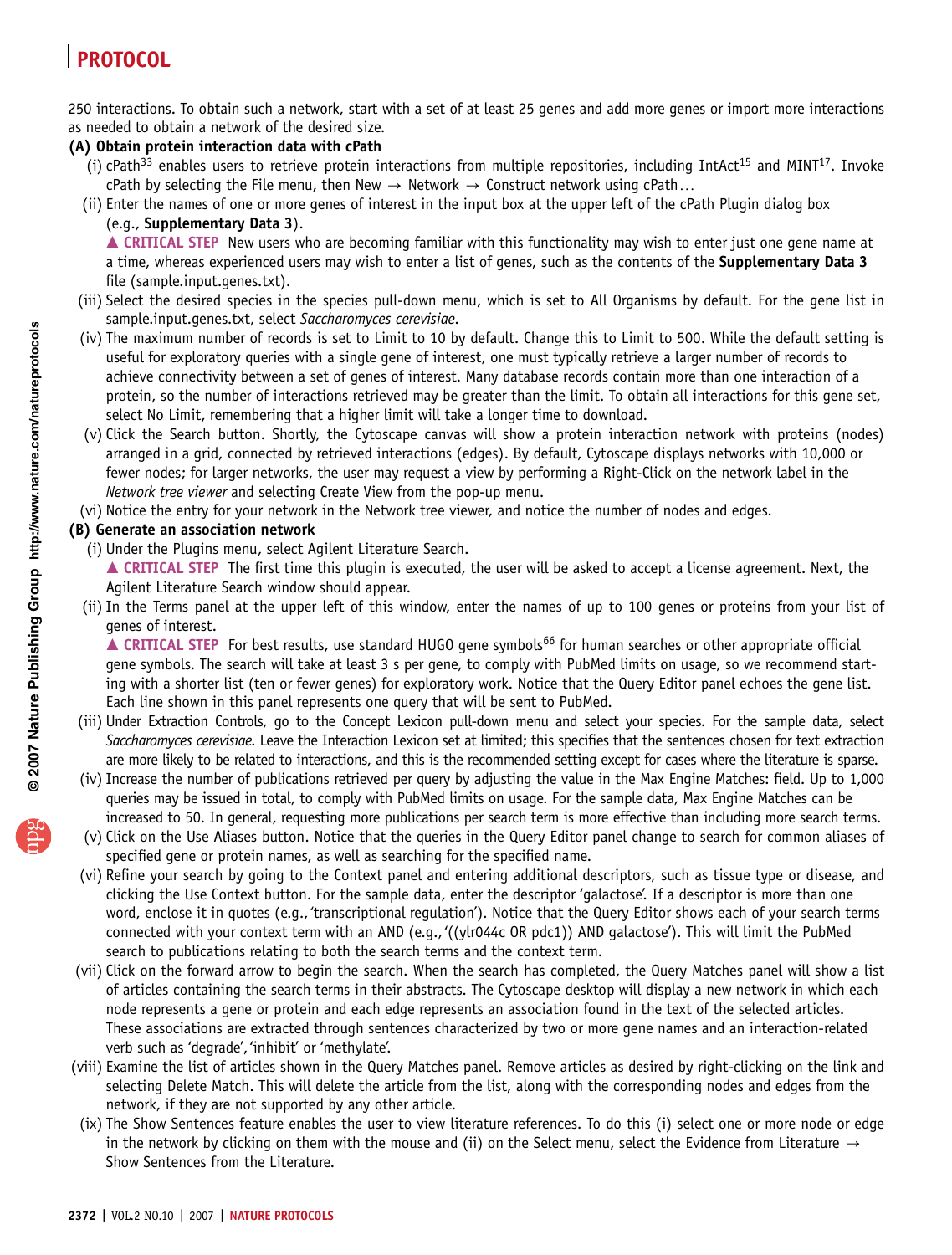This brings up a window with the list of sentences that were extracted from the literature, as pertaining to the selected nodes or edges, showing the key search terms in bold. If an alias matched, then the formal name is shown in square brackets. If the user has selected multiple nodes or edges, then this list will contain the sentences for all the nodes or edges selected. Mouse-clicking on any of these sentences will bring up its abstract in the user's default web browser. Users can delete sentences from the list by right-clicking on the sentence and then clicking on the Delete Sentence button. If all sentences that support a particular edge are deleted, then that edge is removed from the network.

(x) Users can extend the network around any node by right-clicking on the node and then clicking on Select  $\rightarrow$  Evidence from Literature  $\rightarrow$  Extend Network from the Literature. This will issue a new search request for the specified node. If this new search yields any new nodes, edges or sentences, they will be added to the existing network. This is most effective for nodes that were not included in the original set of search terms.

### (C) Import network data from a text file

(i) Assemble your data into a SIF file, as described in Box 1.

(ii) Under the File menu, select Import  $\rightarrow$  Network (multiple file types). Specify the name of the SIF file and click OK.

### Explore the network and generate a layout

Reorganize the network by going to the Layout menu and selecting yFiles  $\rightarrow$  Organic. This algorithm implements a variant of the force-directed paradigm<sup>67</sup> in which nodes are modeled as objects with mutually repulsive forces, edges induce attractive forces between the nodes they connect and nodes are placed such that the sum of these forces is minimized. This layout has the effect of exposing structure inherent in the network. In particular, it facilitates identification of clusters of tightly connected nodes, which suggest functional modules, and 'hub nodes', which are involved in many interactions and often represent functionally important proteins. Note that Cytoscape provides a wide variety of alternatives for layout, including hierarchical layouts, circular layouts and attribute-based layouts. Experiment with several of these.

To generate more space for the network canvas, 'float' the Control Panel and Data Panel by clicking the Float Window control, the icon at the top right corner of each panel in the title bar. This detaches the panels as separate windows. Resize the network canvas by dragging its lower right corner.

6| Select any node by clicking it with the left mouse button. Notice that the selected node turns yellow. Select several nodes by holding down and dragging the left mouse button to define a rectangular selection region.

7| Notice that the Data Panel lists the identifiers of all nodes selected. This browser can also display node attributes. Nodes obtained from cPath have attributes including 'FULL\_NAME', a descriptive protein name. Nodes from the Agilent Literature Search plugin have attributes including 'NbrConnections', the degree of the node.

8| Select one of these attributes for display by clicking on the Select Attributes button, the leftmost button of the Data Panel toolbar. This will display the list of available attributes, with selected attributes highlighted. Select or deselect an attribute by clicking on its name. Exit by clicking the right mouse button.

9| Select one or more edges by dragging a rectangular region across them. Edges obtained from cPath have attributes including 'EXPERIMENTAL\_SYSTEM\_NAME', the type of experimental evidence supporting the interaction. Edges obtained from the Agilent Literature Search plugin have attributes including NbrSentences, the number of distinct sentences that support the association.

10 View these attributes by clicking on the Edge Attribute Browser tab at the bottom of the Data Panel and selecting attributes for display as described in Step 8.

11| Zoom into the network using the Zoom In button on the toolbar, depicted as a magnifying glass with a plus sign  $(4)$ . Notice that in the Control Panel, the blue box in the Network Overview window shrinks to depict the portion of the network displayed. Move this box to navigate the network. Other controls include the Zoom Out button (to the left of Zoom In) and the Zoom Selected Region button (to the right of Zoom In). Alternatively, zooming can be accomplished with a right-click drag in the main Cytoscape canvas.

12| Identify the ID name of any node in the network, such as 'YPL248C' for the sample network in galFiltered.sif. Search for that node ID by going to the Search: field at the right of the Cytoscape toolbar and typing the name. After each character is typed, a drop-down menu displays the list of node IDs matching the portion of the name entered. This field can be configured to search any attribute (not just ID) by clicking the 'Configure search options' button to the right.

13| Cytoscape stores user data as a session file, containing all network, layout and attribute data in the program's memory. Save the current session by clicking on the Save Current Session As... button on the toolbar (appearing as a floppy disk) or by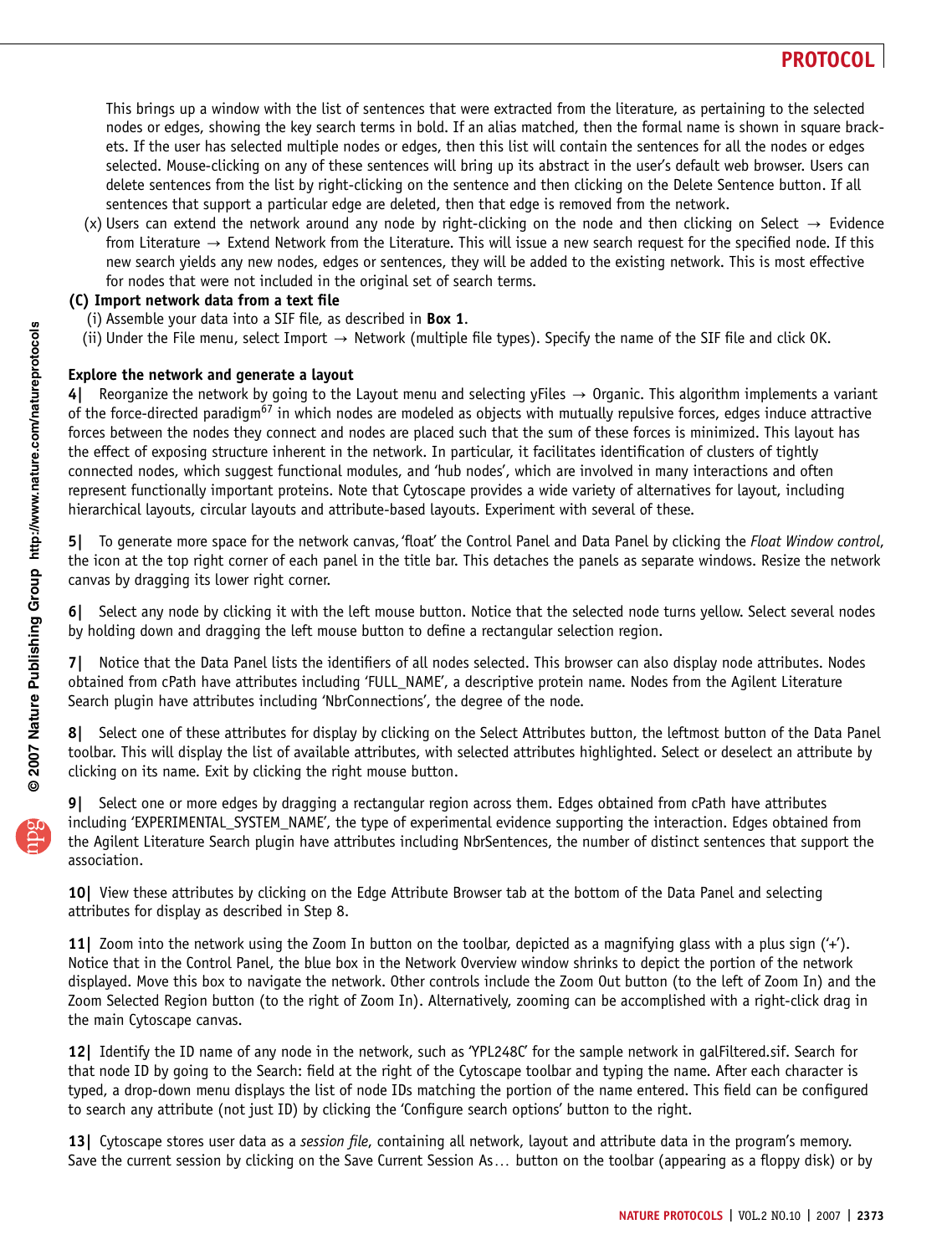going to Save or Save As... under the File menu. Once a session is saved, it can be reloaded with the Open option under the File menu. A sample session file is provided under Supplementary Data 4, SampleData.cys, containing a SIF file imported in Step 3C and an association network for the same genes from Step 3B.

### Annotate with attribute and expression data

14| Optional step: Additional node or edge attribute data can be integrated with your network by following the steps in Box 3 (and see Supplementary Data 5).

15| The expression data should be formatted as described in Box 1. For users wishing to follow this protocol as a tutorial, the Supplementary Data section includes a sample expression data file (Supplementary Data 1, galExpData.pvals); this file can be viewed with a standard text editor to reveal the file format. If the identifiers in the first column of your expression file match the node names in the Cytoscape network exactly in a case-sensitive match, then skip directly to Step 16 (this applies to users of the sample data). Otherwise, follow the procedure described in Box 3 to load an attribute file that describes the correspondence between the gene/protein ID names in the expression data file and the ID names of nodes in your network. Box 4 provides further details of one method to build such an attribute file.

## BOX 3 | ADDING NODE OR EDGE ATTRIBUTE DATA

Cytoscape provides many mechanisms for integrating heterogeneous forms of data and for assessing the influence of each data type within a network context. Additional node or edge attribute data can be integrated with your network by following the steps below. Users who are following this protocol as a tutorial should download the Supplementary Data 5 file (galGeneNames.csv) and follow the steps below to import common gene names (synonyms) for nodes in the network galFiltered.sif.

1. Organize your attribute data into a delimited text file or Excel spreadsheet, in which one of the columns matches the node or edge IDs in your network exactly in a case-sensitive match.

2. Go to the File menu, then Import and then Attribute from Table (Text/MS Excel). This will bring up the Import Annotation File window.

3. Click the Select File button and specify your attribute file. 4. If importing an Excel spreadsheet, continue to Step 5. Otherwise, (a) select Show Text File Import Options and (b) select the appropriate delimiter for your file. If the first line of your file contains column headings, select Transfer first line as attribute names.

5. Click on the Import button.

6. Verify that the new attribute has been loaded by returning to the Node Attribute Browser and clicking the Select Attribute button.

### Load expression data

16| Load the expression data file by going to the File menu, then Import and then Attribute/Expression Matrix. Select your expression data file in the dialog box. If an ID-mapping attribute was loaded in Step 15, then specify this attribute for expression data import by using the control labeled Assign values to nodes using.... For the sample data, specify the Supplementary Data file galExpData.pvals (Supplementary Data 1) and assign values to nodes using the attribute ID. Click on Import.

17| Check the list of node attributes in the Node Attribute Browser. There should be two new sets of attributes per experiment, named 'Xexp' and 'Xsig' where 'X' is the name of your experiment. The expression values will be contained in 'Xexp'. If your expression data set contains P-values (see Fig. 3 and Box 1), they will be contained in 'Xsiq'; otherwise, 'Xsiq' will be blank. Users of the sample data should see attributes for experiments 'gal1RG','gal4RG' and 'gal80R': expression fold changes in 'gal1RGexp','gal4RGexp' and 'gal80Rexp'; and P-values in 'gal1RGsig','gal4RGsig' and 'gal80Rsig'. Verify the expression data import by selecting attributes from one or more experiments for display and selecting one or more nodes on the Cytoscape canvas.

### Setting visual node properties

18| The Cytoscape VizMapper controls the mapping of node and edge attributes to visual properties. Open the VizMapper by navigating to View in the Cytoscape menu and then Open VizMapper. This will bring up the VizMapper in the Control Panel, as shown in Figure 4a. Note that if you have not done so already, you can expand the width of the Control Panel by 'floating' it into a separate window, as described in Step 5, and dragging on the resize control at the lower right corner of the window. The VizMapper contains a two-column list, showing the available visual properties at the left and their current settings at the right. Expanding the window may give a better view of the settings.

### Color nodes with red-to-green gradient

19| The first step to color your nodes according to expression values is to locate the Node Color property, which is grayed-out initially. Double click on it.

20| Next to Node Color, you will see a message reading 'Please Select an Attribute!'. Click on this message. This will bring up a list of node attributes. Scroll down to your expression data value. For sample data users, this will be 'gal4Rexp'.

21| Underneath Node Color, locate the entry for Mapping Type and click in the right column, directly underneath your expression data attribute. A pull-down menu will appear. Select Continuous Mapping.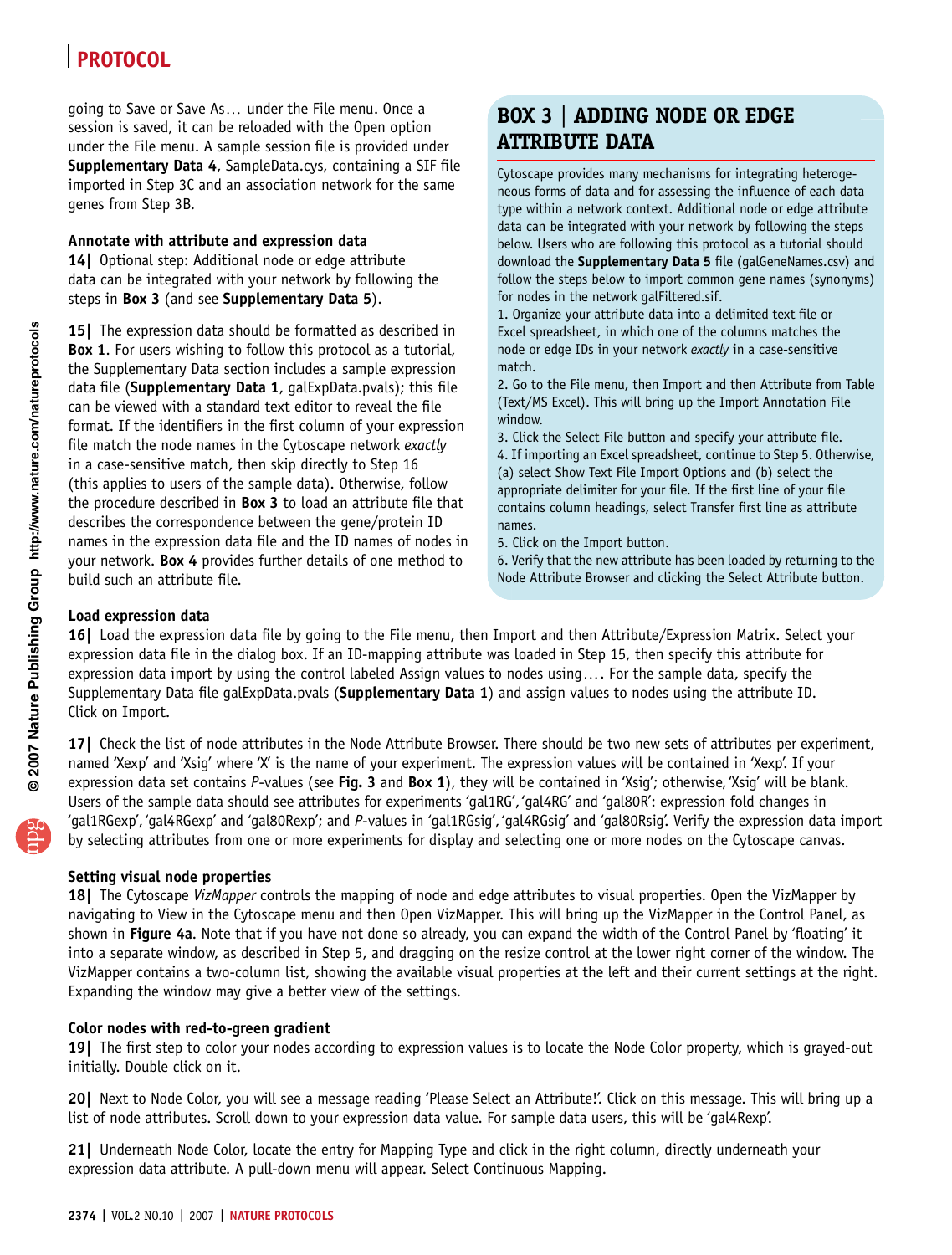22| Underneath Mapping Type, you will see the label Graphical View, located next to an empty rectangle, as shown in **Figure 4a.** Click on the rectangle. This will bring up the window Gradient Editor for Node Color, which shows a bar corresponding to the range of your expression data attribute, with the Min and Max values displayed at the two ends.

23| In the Gradient Editor for Node Color window, click the Add button *twice*. You will see the range bar for your expression data attribute divided in half, with the lower half colored black and the upper half colored white. See Figure 4b.

24| Double-click the white downward-facing triangle in the center of the range to bring up a color selection window and select Green. You should now see your range bar divided in half, with the left half colored black and the right half showing a color gradient from green to white. See Figure 4c.

25| Slide your green triangle toward the left end of the range bar, leaving a short black portion at the left end of the range bar. See Figure 4d. On the Cytoscape canvas, you should see some nodes colored black (those with the lowest expression values), most nodes colored in various shades of darker and lighter green and some nodes colored white (those with the highest expression values).

26| Click the Add button one more time. Locate one of the downward-facing triangles at the right end of the bar and slide it to the center of the range. See Figure 4e. There should now be triangles at left, center and right.

27| Double-click the downward-facing triangle at the right end of the bar to bring up a color selection window. Select Red. This will create a gradient of white to red at the right side of the range. See Figure 4f. On the Cytoscape canvas, you should see nodes with higher expression values colored pink or red, with darker colors indicating higher expression values.

28| Slide the red triangle a short distance to the left. Double-click on the white right-facing triangle at the right end of the bar and select Blue. See Figure 4g.

29| On your Cytoscape canvas (Fig. 4h), you should now see nodes colored according to a red–green continuum: (i) Nodes with expression values at the lower end of the range are colored more green, those with expression values at the higher end of the range are colored more red and those in the middle of the range are colored more white. (ii) Lighter colors indicate expression data values near the middle of the range, whereas darker colors indicate values near the ends of the range.

## BOX 4 | ASSEMBLING IDENTIFIER (ID) MAPPING ATTRIBUTES

To import attribute files or expression data into Cytoscape, the gene or protein identifier in the file must exactly match the corresponding Cytoscape node ID (or other Cytoscape attribute that has been previously loaded). If no matching identifiers are present, the situation can be corrected by loading an additional identifier into Cytoscape as a new node attribute. This section describes one method for constructing and loading an identifier-mapping attribute, using an external ID mapping service called Synergizer, which is provided by the Roth laboratory at Harvard University. Additional ID mapping services are described at http://baderlab.org/ IdentifierMapping/.

1. In the Cytoscape canvas, select all the nodes in your network by typing CTRL-A.

2. In the Node Attribute Browser, use your mouse to select the contents of the ID column for all nodes. This operation can be streamlined by selecting the first node ID and pressing CTRL-SHIFT-END, which will select all IDs in the column.

3. Go to the Synergizer identifier translation service at http:// llama.med.harvard.edu/cgi/synergizer/translate.

4. Go to the box labeled IDs to translate: and paste in the list of identifiers.

5. Select your organism in the Select organism: field (Saccharomyces cerevisiae for our sample network). Set Select FROM namespace: to

ANY\_\_. In the field labeled Select TO namespace:, select the identifier used in your expression data file. For the sample data, select systematic. Click the box labeled Output as Spreadsheet: and click Submit.

6. The identifier mapping will be downloaded to your computer in an Excel file named 'translate'. Open the file with a spreadsheet viewer such as Excel. The first column contains the original identifier list. The second column contains the identifiers that these map to in the chosen namespace. Note the label given to this column in the first line.

7. Save this file in the comma-separated (CSV) format.

▲ CRITICAL STEP There are system-dependent issues in producing and reading EXCEL files. This step guards against such issues.

- 8. Import these data into Cytoscape.
	- a. Go to the File menu, then Import and then Attribute from Table (Text/MS Excel). This will bring up the Import Annotation File window.
	- b. Click the Select File button and specify your 'translated' CSV file.
	- c. Select Show Text File Import Options and select Transfer first line as attribute names.
	- d. Click on the Import button.
	- e. Verify that the new attribute is loaded by returning to the Node Attribute Browser and click on the Select Attribute button.

(iii) Notice that as you slide the triangles in the range bar, the colors of nodes on the Cytoscape canvas change accordingly. (iv) Close the Gradient Editor window.

30| By default, nodes are colored pink. Consequently, a pink node color could imply an expression data value somewhat higher than the middle of the range, or it could imply that there were no expression data for the node. To remove this ambiguity, change the default node color to gray, as follows: (i) Under the VizMapper, locate the Defaults panel, showing the default node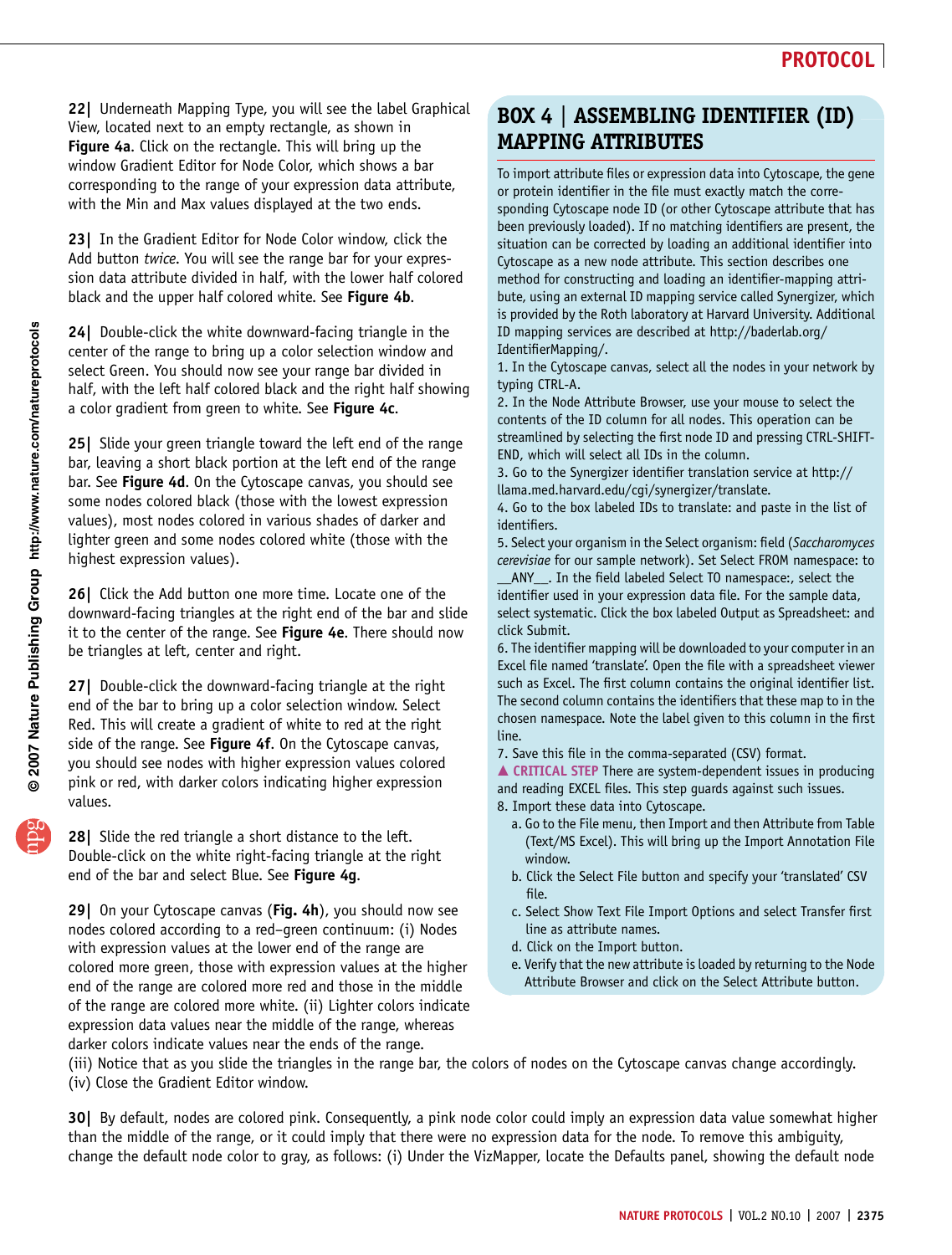

Figure 4 | The steps in creating a green-to-red node color gradient. (a) Specify a new attribute-based gradient; (b) add two range selector end points; (c) change the color at the lower end point to green; (d) move this end point to the bottom of the range; (e) add another new range selector end point; (f) change the color at the top of the range to red; (g) change the color at the top of the range to blue; and (h) a network with the nodes rendered with a red–green color map.

and edge rendering. (ii) Click on either node in this panel. This will bring up a window showing the default node attribute settings. (iii) In this window, click on the button for Node Fill Color and select Gray in the color selection window. Click Apply.

31| The nodes on the canvas should now be colored according to expression levels, which can suggest patterns of coregulation and modular structure. For example, examine the network for connected regions in which the nodes are predominantly colored red or green (see Fig. 1). Such regions are suggestive of protein complexes or signaling pathways whose activities are being modulated in the expression experiment. Several utilities are available to locate such regions automatically within large networks, including the jActiveModules plugin (Step 33) and Cytoscape Filters (not described here—see Cytoscape manual at http://www.cytoscape.org).

32| Supplementary data users: Change the node label from the default ID to the common gene name attribute as follows. (i) Locate the Node Label entry in the VizMapper. (ii) Click on the field opposite Node Label, which is set to 'ID' by default. Select 'GeneName' from the menu. (iii) Zoom in to the network. You should now see nodes labeled by their common gene names.

#### Analyze network features

33| Functional modules can be identified as highly connected network regions with similar responses across multiple experimental conditions. These patterns can be detected visually, but in practice the high level of connectivity in interaction networks makes visual detection difficult. Putative modules can be identified with the jActiveModules plugin as follows. Further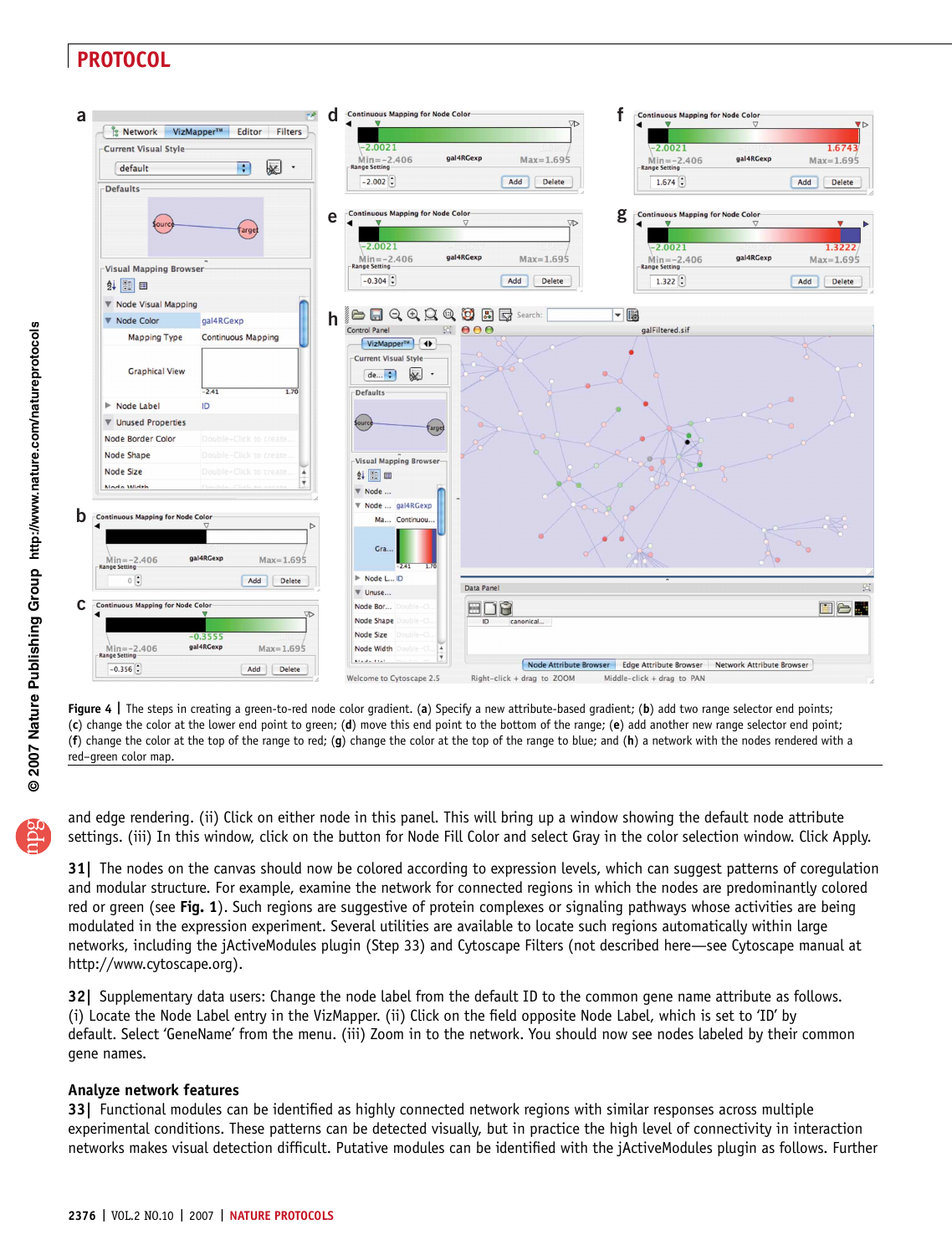details are available in the original publication<sup>42</sup>. Under the Plugins menu, select jActiveModules. This will bring up a jActiveModules section on the Control Panel, listing the available expression experiments.

34| Select all of your expression experiments by clicking on them with the left mouse button (one can run jActiveModules on only one expression experiment or on a subset of the experiments as well).

35| In the General Parameters panel, keep the default values, as these are effective for most initial analyses. (a) 'Number of modules' indicates the number of putative modules that will be reported. (b) 'Adjust score for size' corrects for the fact that a larger putative module is more likely to contain nodes with significant P-values by random chance. (c) Regional scoring affects how the score of a given module is calculated. Instead of scoring only those nodes within the module, the neighboring nodes of the module are also included. This aids in the identification of active modules in networks that contain nodes with many neighbors (i.e., hubs). Consider a transcription factor with many targets: even if the transcription factor is not active, it is likely that some of its targets will be expressed simply due to random chance. Without regional scoring, this subset of targets can be selected as an active module, even though this arrangement is not unexpected. Regional scoring prevents this problem by forcing all targets to be scored simultaneously.

36| In the Strategy panel, the user can select the search strategy used to identify high-scoring modules. (a) Search: By this strategy, local (greedy) searches are initiated from single nodes in the network. (b) Search Depth: At each step in the greedy search, this parameter determines how close (as determined by the shortest path) a node must be to the current active module to be considered for inclusion. (c) Max Depth: This parameter determines how close a node must be to the initial seed node to be considered for inclusion. (d) Search from Selected Nodes: By default, a separate search is initiated for each node in the network. Using this option, searches are initiated only from those nodes selected by the user. (e) Anneal: In this strategy, all active modules in the network are discovered simultaneously using the method of simulated annealing as previously described<sup>42</sup>. The Annealing Parameters define the simulated annealing schedule. Annealing Extensions enable various modifications to the simulated annealing search procedure. For a detailed description of all parameters, click the Help button in the jActiveModules main panel.

37| Click the Find Modules button.

38| Shortly, the Results panel will appear, as illustrated in Figure 5. This window contains a table in which each row represents one putative module, listed according to the number of nodes, and an associated Z-score. Z-scores greater than 3.0 are generally considered significant. The table contains one column per expression experiment; for these columns, any row in which the cell is filled indicates an active module that showed a significant response under the conditions of the experiment. Clicking on any row causes the corresponding nodes to be selected in the Cytoscape canvas. To view these nodes as

a separate network, click on the Create Network button. Lay out this new network using Layout  $\rightarrow$  yFiles  $\rightarrow$  Organic from within the new view.

39| Repeat the Find Modules step a few times. Depending on the parameter settings, jActiveModules relies on random sampling and is not guaranteed to return the same result with each execution. Consequently, it is worthwhile to run jActiveModules repeatedly to ensure that the approach is converging, that is, the identified modules are reproducible across runs. One method for validating module predictions is to determine if the nodes in the putative module are enriched for any GO biological processes, since it is expected that all genes in a module are involved in the same biological process. See Step 43.

40 | Highly connected network regions can indicate protein complexes. As with the differentially expressed modules in the previous step, complexes can in



Figure 5 | JActiveModules output with the top-scoring module selected and displayed as a separate child network. Here, jActiveModules has analyzed the gal4RG expression condition to identify a module of predominantly downregulated genes (green) involved in galactose metabolism. Blue links: protein– protein interactions; yellow links: protein–DNA interactions.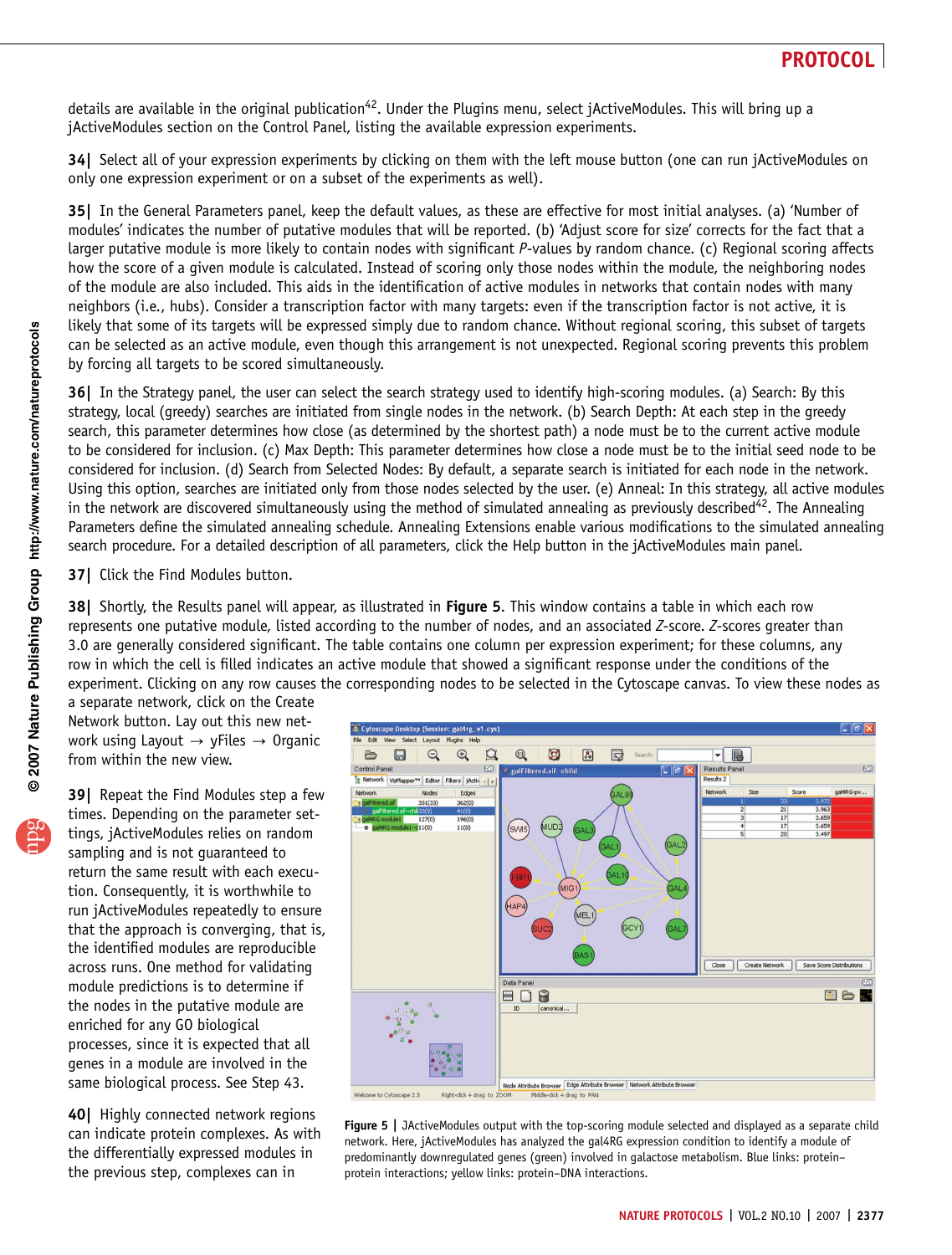principle be detected visually, but in practice this is difficult due to complex topologies of interaction networks. Putative complexes can be automatically identified using the MCODE plugin, as follows. Further details are available in the original MCODE publication $43$ . Note that MCODE analysis does not require an expression data set, and thus can alternatively be performed immediately after Step 13. At this point, the Cytoscape session might contain several networks. Complexes are easier to detect in larger networks. Move to your largest interaction network by selecting the Network control in the Control Panel and then mouse-click on this network.

41| Run MCODE by navigating to the Plugins menu, then MCODE  $\rightarrow$  Start MCODE and then clicking the Analyze button in the Control Panel. After a few seconds, the results will appear in the Results Panel, as shown in Figure 6.





42| The results present a diagram of each putative complex and provide details including a score, the number of nodes and edges, and a diagram of the complex. Significant predictions are typically those with scores of greater than 2.0, and at least four nodes. Clicking on any row will highlight the corresponding nodes in the network canvas. The Cytoscape canvas shows the network according to the MCODE visual style, in which red nodes belong to high-scoring predicted complexes and black nodes do not. Squares and circles signify nodes in predicted complexes: squares indicate the 'seed' of the prediction, which are usually the nodes in the complex with the highest connectivity. Diamonds indicate nodes that are not part of a predicted complex. Note that the visual style can be changed back to its original settings by going to the VizMapper in the Control Panel and selecting a visual style using the Current Visual Style control. One method to validate a prediction of a complex is to determine if the nodes of the putative complex are enriched for any GO biological processes. The next section outlines the steps required.

#### Detect enriched gene functions

43 At this point, you should have identified one or more sets of nodes that may be functionally related, such as nodes in an expression module (jActiveModules) or a putative complex (MCODE). We will use the BiNGO plugin to assess if the nodes in a set are enriched for any biological processes recorded in the Gene Ontology database<sup>68</sup>. Further details are available in the original BINGO publication<sup>7</sup>. Select a group of nodes with a putative functional association. For instance, select a putative module from the jActiveModules results (Results Panel).

44| Under the Plugins menu, select BiNGO 2.0. This will bring up the BiNGO Settings window.

45| In the Cluster name: field, choose a name (arbitrary) of your selected node cluster. In the field labeled Select organism/ annotation: select the organism (Saccharomyces cerevisiae for the sample data). The default values shown in the other menu options are appropriate for most cases. For more information on any parameter, click the Help button and follow the links to the BiNGO User Guide.

46 Click on the Start BiNGO button.

47| After a few minutes, the BiNGO Output window should appear listing the P-value (corrected for multiple testing) for each enriched GO class and the corresponding nodes from the network. On the Cytoscape desktop, a new network should appear as shown in Figure 7. In this network, each node represents a class in GO, and an edge between two nodes indicates that one class is the parent of the other. The rendering of each node indicates any significant enrichment for the corresponding GO class: (a) The size of each node is proportional to the number of proteins from the input set that belong to that class. (b) Nodes are color-coded according to P-values reporting the significance of enrichment of that term in the input set. Darker colors indicate a more significant degree of enrichment.

? TROUBLESHOOTING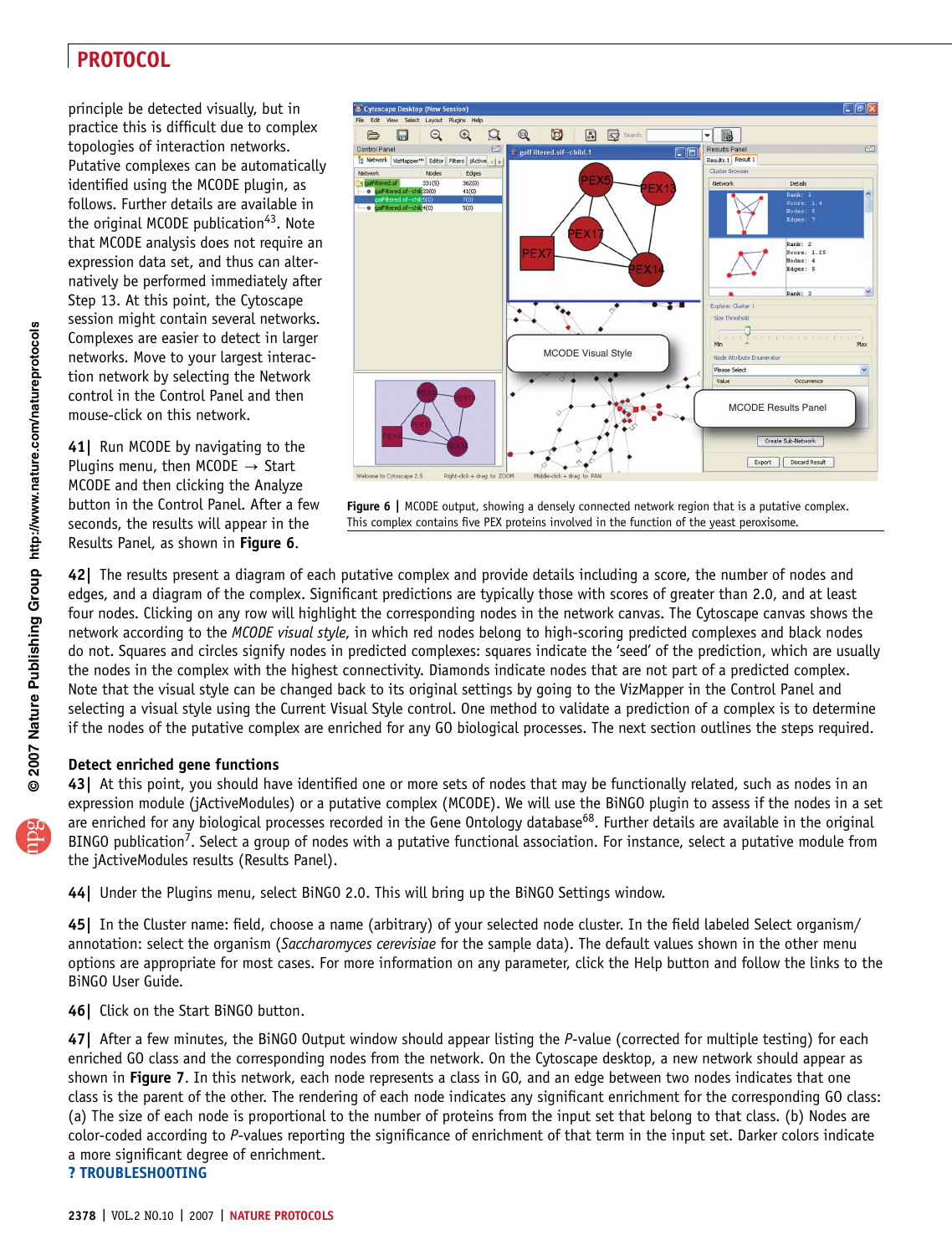#### **• TIMING**

The time required to execute this protocol is most strongly related to the time required to download the sample data and software over the Internet. With a 1.5 Mbs ADSL connection under favorable operating conditions, it takes approximately 9 min to download Cytoscape under Java Web Start, 2.5 min to download a network of  $\sim$  1,000 nodes and  $\sim$  2.000 interactions from cPath and 8 min to download and process 1,000 articles with the Agilent Literature Search plugin. On a Macintosh Powerbook G4 with 768 MB of memory, a network of  $\sim$  3,000 nodes and  $\sim$  7,000 edges requires approximately 1.50 min for loading, 2.25 min for analysis with jActiveModules using one expression experiment and 0.75 min for analysis with MCODE. An experienced user can execute the full protocol described within 30 min.



Figure 7 | BiNGO output, analyzing the active module shown in Figure 5. This analysis shows significant enrichment for processes relating to metabolism and galactose.

### ? TROUBLESHOOTING

### Limited network data

The effectiveness of network analysis depends strongly on the amount of network data available. Species such as yeast, fly, Escherichia coli and human have tens of thousands of measured interactions available. For other species, the methods outlined here will likely become more effective over time as the amount of interaction data increases. Even in these cases, a gene association network can be constructed from published abstracts, the usefulness of which depends on the number of available publications, not the number of protein interaction assays. Another option when protein interaction measurements are lacking is to perform network analysis on a closely related organism for which more interactions have been measured (or for which a greater volume of publications are available). Protein identifiers can be mapped via orthology relationships, that is, as calculated by services such as PhyloFacts<sup>69</sup> or Roundup<sup>70</sup>.

#### Mismatched gene identifiers

The most common problems with Cytoscape arise from mismatched gene identifiers across different input data files. This problem occurs most often when integrating attribute or expression data with an existing network. In Cytoscape, the identifiers in attribute or expression data files should match exactly to node names in the network in a case-sensitive match. If there is a case-sensitive match but data are still not loaded correctly, the following steps can help isolate the source of the problem: (1) Under the Node or Edge Attribute Browser, select the new attribute from the list of available attributes by clicking on the leftmost button in the attribute browser toolbar (Select Attributes; square button with horizontal gray central stripe). If the name of the attribute does not appear, then the input file was not correctly loaded. Verify the format of your input file against the sample files provided in Supplementary Data or in the sampleData subdirectory within the Cytoscape home directory. (2) If the name of the attribute appears, then select several nodes (or edges) in the Cytoscape canvas and check their attribute values in the Node/Edge Attribute Browser against the expected values. If any node or edge has a blank attribute value, then the identifier of the node or edge could not be matched against the input file. Ensure that the input attribute file contains exact matches to the nodes in the network.

(3) If attempting to load expression data using an ID-mapping identifier, first verify that the probeset attribute file was loaded correctly using the steps above. If the nodes have the probeset identifiers assigned correctly but have blank values for expression results, there is probably a mismatch between the probeset identifier in the probeset attribute file and the expression data file.

#### Multiple values for a node attribute

Sometimes a node attribute is a list of multiple values rather than just a single value (e.g., multiple gene function terms per node). However, in most other cases, Cytoscape assumes that a node or edge will be assigned only one value per attribute. In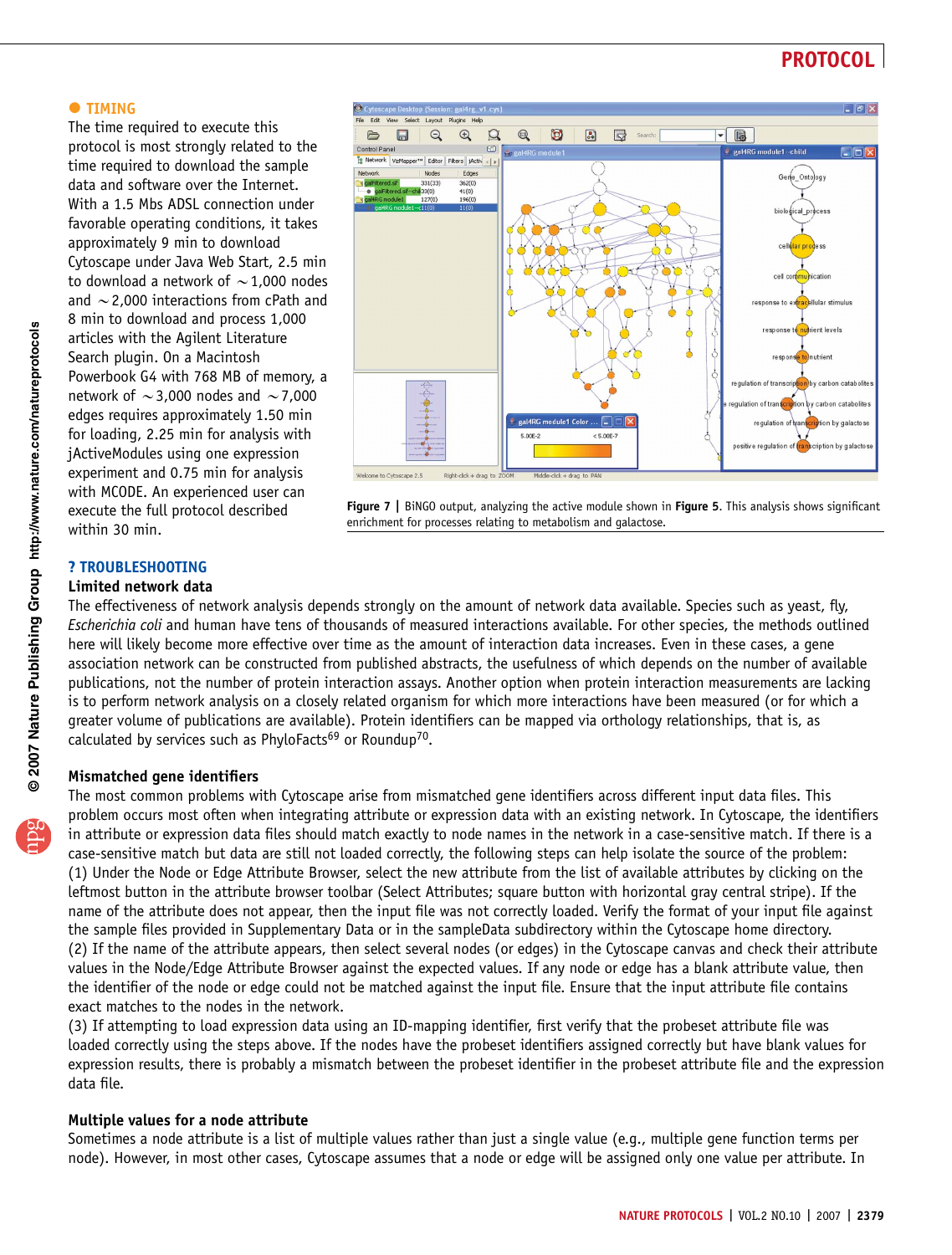these cases, if a node or edge attribute file contains two values for the same node or edge, such as two probesets for one gene, the latter will be retained and the former overwritten. Consequently, if you discover that the expression data loaded for some node(s) are not as expected, verify that multiple attribute entries have not been specified.

### Out-of-memory errors

As is true with many programs, Cytoscape can fail when the computer runs out of memory. This problem is manifest in a myriad of ways. Typically in these cases, Cytoscape will display an error message such as a Java Null Pointer Exception. In other cases, no error will be reported, but a pop-up window may fail to appear on the screen or a network may fail to appear in the Cytoscape canvas. If Cytoscape exhibits such behavior when analyzing a very large network, or running alongside many other applications on the same computer, insufficient memory may be the cause. The problem may be addressed by freeing memory: deleting extraneous networks, closing other applications that are running on the same computer or saving the session and rebooting the computer. If sufficient memory is available, Cytoscape may need to be set to use it. Further instructions on this are available at http://www.cytoscape.org/cgi-bin/moin.cgi/How\_to\_increase\_memory\_for\_Cytoscape.

### Failure to display very large networks

If a loaded network fails to display in the Cytoscape canvas, it may be that the loaded network is very large. By default, Cytoscape displays (or 'creates views') for networks of up to 10,000 nodes. If the user attempts to load a network of over 10,000 nodes, the network will be loaded into memory but by default no view will be created. In such cases, the network is listed in the control panel in red. At this point, the user can create a view by right-clicking on the network name in the Control Panel and selecting Create View. Before doing so, the user should bear in mind that visual analysis of very large networks is not usually productive, and that it may be more expedient to issue a more modest query or subdivide the input file. Also, the user can filter to select nodes and edges of interest in a loaded network even if it does not have a view and these can be extracted to create a smaller, more manageable network that can be reasonably viewed.

### ANTICIPATED RESULTS

### Network collection and layout

We have obtained the following average numbers of interactions for networks constructed based on the following methods and representative species. Numbers represent (mean  $\pm$  s.d.) interactions per gene sampled from ten randomly chosen genes in July 2007. cPATH: yeast 90.0  $\pm$  194.1, human 63.1  $\pm$  81.6, mouse 3.3  $\pm$  5.5, rat 0.5  $\pm$  1.1. Agilent Literature Search: yeast 18.9  $\pm$  22.7, human 178.8  $\pm$  134.0, mouse 152.5  $\pm$  143.1, rat 60.3  $\pm$  92.1. If the network sizes obtained are much smaller than expected, see TROUBLESHOOTING. Successful import of the sample SIF file and application of the yFiles Organic layout algorithm produces a Cytoscape view similar to that shown in Figure 1.

In the near future, Cytoscape and its plugins will expand to make network loading easier. For instance, the cPath<sup>33</sup> plugin currently serves protein interaction data from recent releases of the IntAct<sup>15</sup> and MINT<sup>17</sup> public data repositories. The cPath site will grow to include a larger number of databases that share data in the BioPAX or PSI-MI<sup>71</sup> standard formats, providing a convenient point of access for public biological interaction and pathway information.

### Analysis of network features

Execution of jActiveModules on the sample network with the expression condition gal4RG produces five modules (as specified by the default parameters), all having significant Z-scores  $>$ 3.0. The top module (shown in Fig. 5) contains the genes encoding the known galactose enzymes (GAL1, 7, 10), the galactose transporter (GAL2) and the galactose pathway transcriptional regulators (GAL4, 80, 3). Gal4, the central transcriptional activator of the pathway, is connected to other GAL genes through protein–DNA interactions (yellow), which are strongly differentially expressed since the GAL4 gene is deleted in this experiment. In this way, expression values superimposed on a protein network in the Cytoscape canvas can identify expression-activated pathways or protein complexes.

Execution of MCODE on the sample network produces 46 protein interaction clusters with scores ranging from 1 to 5.5, with the five top scores  $>$  2.5. Figure 6 displays one such cluster containing five PEX genes that encode components of a protein complex associated with the peroxisomal membrane. This set of proteins has been detected as a putative complex by MCODE based on its high level of enrichment for protein–protein interactions (seven observed interactions out of ten possible among five proteins).

The key regulatory ''control points'' of a biological system may not always be genes with the most pronounced expression ratios; more often, the most differentially expressed genes are in fact regulated by the controller, which lies upstream. An effective approach to finding upstream agents is to identify groups of genes that exhibit large measured changes under the experimental conditions and then to examine the genes adjacent to those in the network. When doing so, bear in mind that existing network data may be incomplete, and so one should not expect all connections between the causative agent(s) and the affected genes to be present in the network.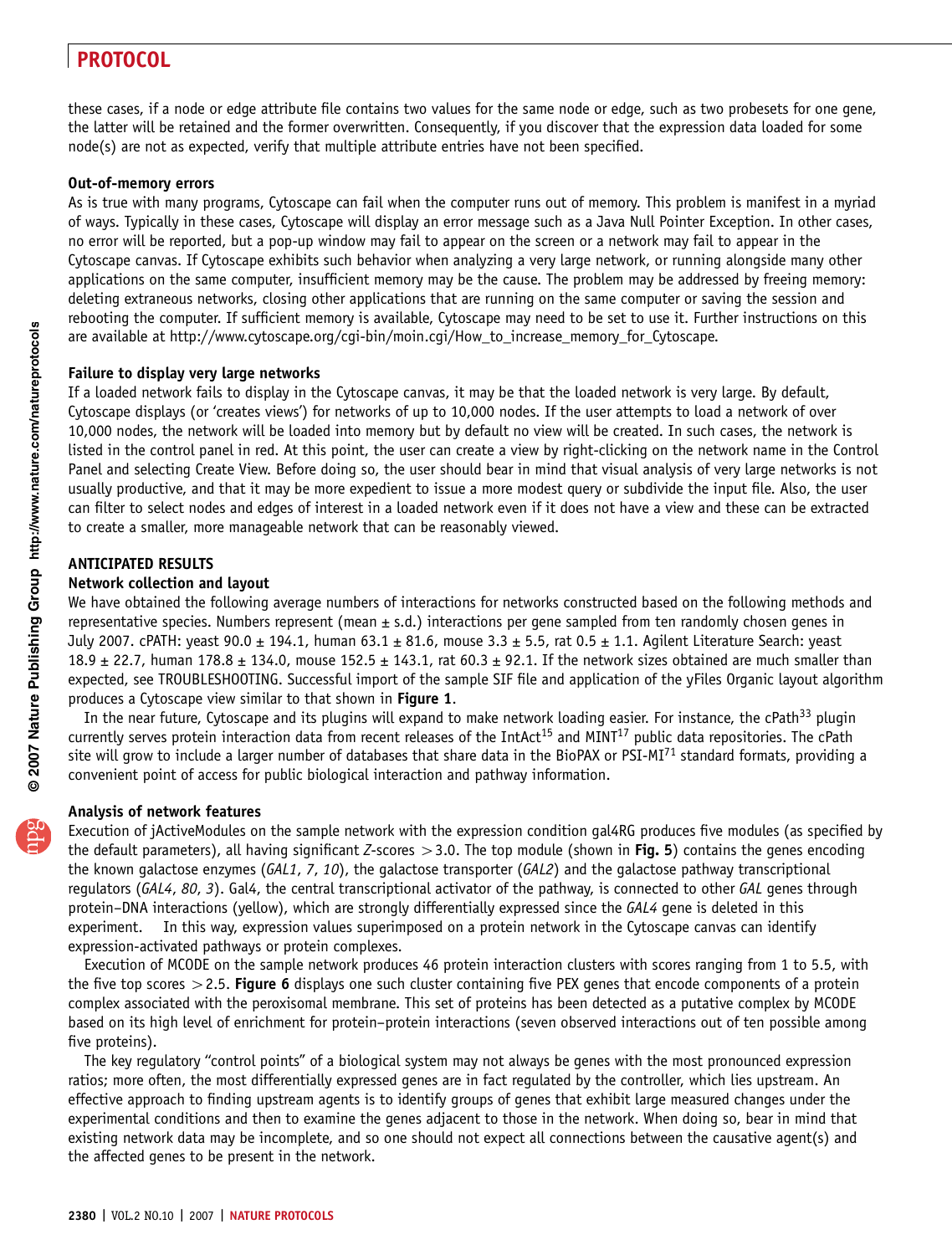Evidence suggests that the activity of a complex may be controlled by restricting the production of one component, even if most are produced ubiquitously<sup>72</sup>. Thus, if one gene in the putative complex shows decreased expression levels, the complex may be less active under the given experimental conditions (although it is known that mRNA–protein levels do not always correlate). Similarly, signal-transduction pathways are often branched with multiple alternatives, yet all that is necessary for signaling is that the proteins in some branch are available and activated. The expression levels on each node suggest which alternatives may be produced under the given experimental conditions. In cases where the signaling activity can be measured, gene knockdown methods such as RNA interference can be used to verify these hypotheses experimentally.

Note: Supplementary information is available via the HTML version of this article.

ACKNOWLEDGMENTS Many research groups have developed plugins to Cytoscape and provided them for download free of charge from http://www.cytoscape.org/. These plugins represent key contributions to the overall utility of Cytoscape, and we gratefully thank the authors for their contributions. Cytoscape is developed through an ongoing collaboration between the University of California at San Diego, the University of Toronto, the Institute for Systems Biology, Memorial Sloan-Kettering Cancer Center, Institut Pasteur, Agilent Technologies and the University of California at San Francisco. Many developers have contributed to Cytoscape, and we gratefully acknowledge the contributions of former developers including Nada Amin, Mark Anderson, Richard Bonneau, Larissa Kamenkovich, Andrew Markiel, Owen Ozier, Paul Shannon, Robert Sheridan and Jonathan Wang. We thank Tero Aittikalio and Cricket Sloan for assistance with the manuscript. Funding for Cytoscape is provided by the US National Institute of General Medical Sciences of the National Institutes of Health under award number GM070743-01. Corporate funding is provided through a contract from Unilever PLC. Cytoscape contributions by G.D.B. were funded in part by Genome Canada. The BiNGO plugin was developed at the Department of Plant Systems Biology at the University of Ghent, with partial funding through the Research Foundation Flanders in Belgium.

AUTHOR CONTRIBUTIONS Cytoscape development is a large community effort, with principal efforts under the direction of A.A. at Agilent Technologies; I.S. and L.H. at the Institute for Systems Biology; C.S. at Memorial Sloan Kettering Cancer Center; B.S. at Institut Pasteur; G.J.W. at Unilever; T.I. at University of California, San Diego; B.R.C. at University of California, San Francisco; and G.D.B. at University of Toronto. Every author has made significant contributions to the software, without which this protocol would not be possible. Specific contributions are as follows. E.C., B.G., G.D.B. and C.S. developed the cPath plugin. A.K., A.V. and M.C. developed the Agilent Literature Search plugin. S.M., R.I. and M.K. developed the BiNGO plugin. M.S., T.I. and R.K. developed the jActiveModules plugin. V.P., G.D.B. and C.S. developed the MCODE plugin. N.L., R.C., I.A.C., S.K., S.L., M.S., K.O. and P.-L.W. developed much of the improvements to the Cytoscape v2.5 core, including automatic loading of plugins and the VizMapper. K.H., J.M. and A.R.P. were instrumental in the usability analysis, specification and prototyping of many of these features. This protocol was written by M.S.C., M.S., A.K., S.M., C.W., G.D.B. and T.I.

#### Published online at http://www.natureprotocols.com

Reprints and permissions information is available online at http://npg.nature.com/ reprintsandpermissions

- 1. Kislinger, T. et al. Global survey of organ and organelle protein expression in mouse: combined proteomic and transcriptomic profiling. Cell 125, 173–186 (2006).
- 2. Galbraith, D.W. & Birnbaum, K. Global studies of cell type-specific gene expression in plants. Annu. Rev. Plant Biol. 57, 451–475 (2006).
- 3. Butcher, E.C., Berg, E.L. & Kunkel, E.J. Systems biology in drug discovery. Nat. Biotechnol. 22, 1253–1259 (2004).
- Bader, G.D. et al. Functional genomics and proteomics: charting a multidimensional map of the yeast cell. Trends Cell Biol. 13, 344–356 (2003).
- 5. Subramanian, A. et al. Gene set enrichment analysis: a knowledge-based approach for interpreting genome-wide expression profiles. Proc. Natl. Acad. Sci. USA 102, 15545–15550 (2005).
- 6. Doniger, S.W. et al. MAPPFinder: using gene ontology and GenMAPP to create a global gene-expression profile from microarray data. Genome Biol. 4, R7 (2003).
- 7. Maere, S., Heymans, K. & Kuiper, M. BiNGO: a Cytoscape plugin to assess overrepresentation of gene ontology categories in biological networks. Bioinformatics 21, 3448–3449 (2005).
- 8. Zeeberg, B.R. et al. GoMiner: a resource for biological interpretation of genomic and proteomic data. Genome Biol. 4, R28 (2003).
- 9. Quackenbush, J. Weighing our measures of gene expression. Mol. Syst. Biol. 2, 63  $(2006)$
- 10. Sprinzak, E., Sattath, S. & Margalit, H. How reliable are experimental protein–protein interaction data? J. Mol. Biol. 327, 919–923 (2003).
- 11. D'Haeseleer, P. & Church, G.M. Estimating and improving protein interaction error rates. Proc. IEEE Comput. Syst. Bioinform. Conf. 216–223 (2004).
- 12. Singhal, M. & Domico, K. CABIN: collective analysis of biological interaction networks. Comput. Biol. Chem. 31, 222–225 (2007).
- 13. Barrett, T. & Edgar, R. Gene expression omnibus: microarray data storage, submission, retrieval, and analysis. Methods Enzymol. 411, 352-369 (2006).
- 14. Parkinson, H. et al. ArrayExpress-a public database of microarray experiments and gene expression profiles. Nucleic Acids Res. 35, D747–D750 (2007).
- 15. Hermjakob, H. et al. IntAct: an open source molecular interaction database. Nucleic Acids Res. 32, D452–D455 (2004).
- 16. Peri, S. et al. Human protein reference database as a discovery resource for proteomics. Nucleic Acids Res. 32, D497–D501 (2004).
- 17. Zanzoni, A. et al. MINT: a Molecular INTeraction database. FEBS Lett. 513, 135–140 (2002).
- 18. Bader, G.D., Cary, M.P. & Sander, C. Pathguide: a pathway resource list. Nucleic Acids Res. 34, D504–D506 (2006).
- 19. Johnson, D.S., Mortazavi, A., Myers, R.M. & Wold, B. Genome-wide mapping of in vivo protein-DNA interactions. Science 316, 1497-1502 (2007).
- 20. Krallinger, M. & Valencia, A. Text-mining and information-retrieval services for molecular biology. Genome Biol. 6, 224 (2005).
- 21. Vailaya, A. et al. An architecture for biological information extraction and representation. Bioinformatics 21, 430-438 (2005).
- 22. Mishra, G.R. et al. Human protein reference database-2006 update. Nucleic Acids Res. 34, D411–D414 (2006).
- 23. Breitkreutz, B.J., Stark, C. & Tyers, M. Osprey: a network visualization system. Genome Biol. 4, R22 (2003).
- 24. Hu, Z. et al. VisANT: data-integrating visual framework for biological networks and modules. Nucleic Acids Res. 33, W352-W357 (2005).
- 25. Funahashi, A., Morohashi, M., Kitano, H. & Tanimura, N. CellDesigner: a process diagram editor for gene-regulatory and biochemical networks. Biosilico 1, 159–162 (2004).
- 26. Dahlquist, K.D., Salomonis, N., Vranizan, K., Lawlor, S.C. & Conklin, B.R. GenMAPP, a new tool for viewing and analyzing microarray data on biological pathways. Nat. Genet. 31, 19–20 (2002).
- 27. Aragues, R., Jaeggi, D. & Oliva, B. PIANA: protein interactions and network analysis. Bioinformatics 22, 1015–1017 (2006).
- 28. Iragne, F., Nikolski, M., Mathieu, B., Auber, D. & Sherman, D. ProViz: protein interaction visualization and exploration. Bioinformatics 21, 272-274 (2005).
- 29. Goldovsky, L., Cases, I., Enright, A.J. & Ouzounis, C.A. BioLayout(Java): versatile network visualisation of structural and functional relationships. Appl. Bioinformatics 4, 71–74 (2005).
- 30. Demir, E. et al. PATIKA: an integrated visual environment for collaborative construction and analysis of cellular pathways. Bioinformatics 18, 996–1003 (2002).
- 31. Shannon, P. et al. Cytoscape: a software environment for integrated models of biomolecular interaction networks. Genome Res. 13, 2498-2504 (2003).
- 32. Avila-Campillo, I., Drew, K., Lin, J., Reiss, D.J. & Bonneau, R. BioNetBuilder: automatic integration of biological networks. Bioinformatics 23, 392-393 (2007).
- 33. Cerami, E.G., Bader, G.D., Gross, B.E. & Sander, C. cPath: open source software for collecting, storing, and querying biological pathways. BMC Bioinformatics 7, 497 (2006).
- 34. Jayapandian, M. et al. Michigan Molecular Interactions (MiMI): putting the jigsaw puzzle together. Nucleic Acids Res. 35, D566–D571 (2007).
- 35. Salwinski, L. & Eisenberg, D. The MiSink Plugin: Cytoscape as a graphical interface to the database of interacting proteins. (2007).
- 36. Garcia, O. et al. GOlorize: a Cytoscape plug-in for network visualization with gene ontology-based layout and coloring. Bioinformatics 23, 394–396 (2007).